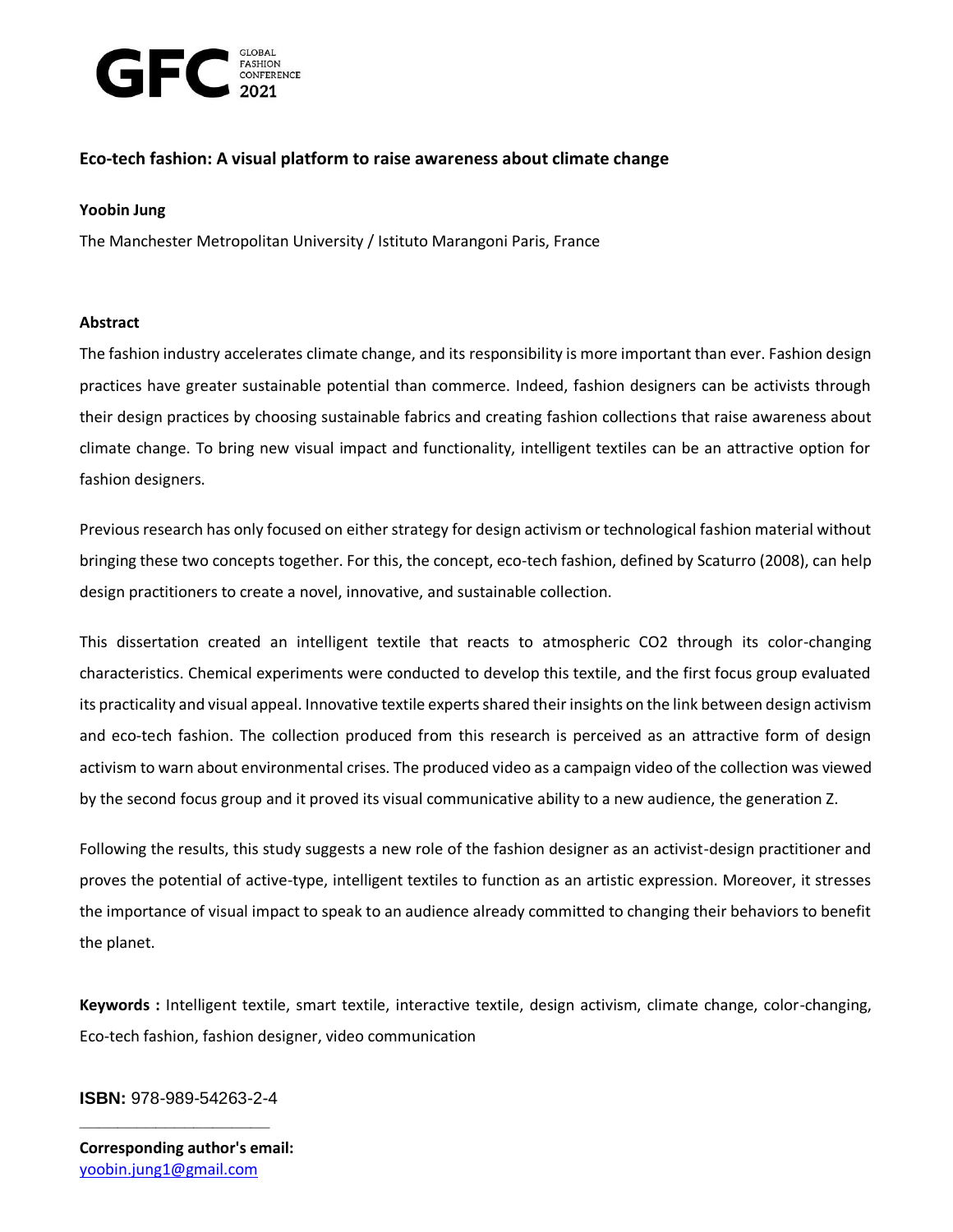#### **1. Introduction**

Over the past 50 years, atmospheric CO2 levels have risen from 325ppm in 1970 to 413ppm in 2020. Previously, the highest level recorded was 300 ppm during the preindustrial era. If fossil fuels are continuously consumed, and global energy continues at its current growth speed, atmospheric CO2 will exceed 900 ppm before this century ends (Lindsey, 2020:Online). According to the World Bank (2019:Online), 10% of annual global carbon emissions are produced by the fashion industry, a larger amount than the displacement of 'all flights and maritime shipping' and 'by 2030, the fashion industry will be responsible for 50% of global warming gas emissions.'

Design thinking and craftsmanship applications have a greater potential for sustainable fashion design practice than commerce (Fletcher and Grose, 2012). A fashion designer should be actively involved in making actions rather than avoiding social problems exacerbated by the production and consumption of fashion products (Krippendorff, 2006). Designers can contribute to social innovation and sustainability by participating in contemporary design practice as design activists (Mazzarella et al., 2019). Fuad-Luke (2009:49) claimed that to face the challenge of 'the environmental, social and economic crises in the global, and regional/local, economies,' there is a growing need for new design activists.

Miles (2016) highlighted that art should overturn the social order to raise awareness about climate change. However, there is no research on integrating visual communication with the design activism concept to raise awareness about climate change. Therefore, this dissertation connected design activism with environmental issues and visual communication through practice-based research and secondary research.

Intelligent textiles are evolving in the active sense, such as interactive textiles that can warn wearers in case of danger or rapidly adapt to the wearer's surroundings for their safety. In addition, it also has the potential for fashion design and can be fused with traditional craftsmanship to satisfy novel aesthetic needs through collaborative practice between textile engineers and artists/designers (Syduzzaman et al., 2015; Canavan, 2015). However, no one has focused on fashion design practices with interactive textiles that collect data around the wearer's surroundings, not limited to medical or sports devices.

In this context, the sensibility of eco-tech fashion can help to correlate design activism and intelligent textiles. Scaturro (2008) claimed that eco-tech fashion is the future of fashion by achieving sustainable goals through an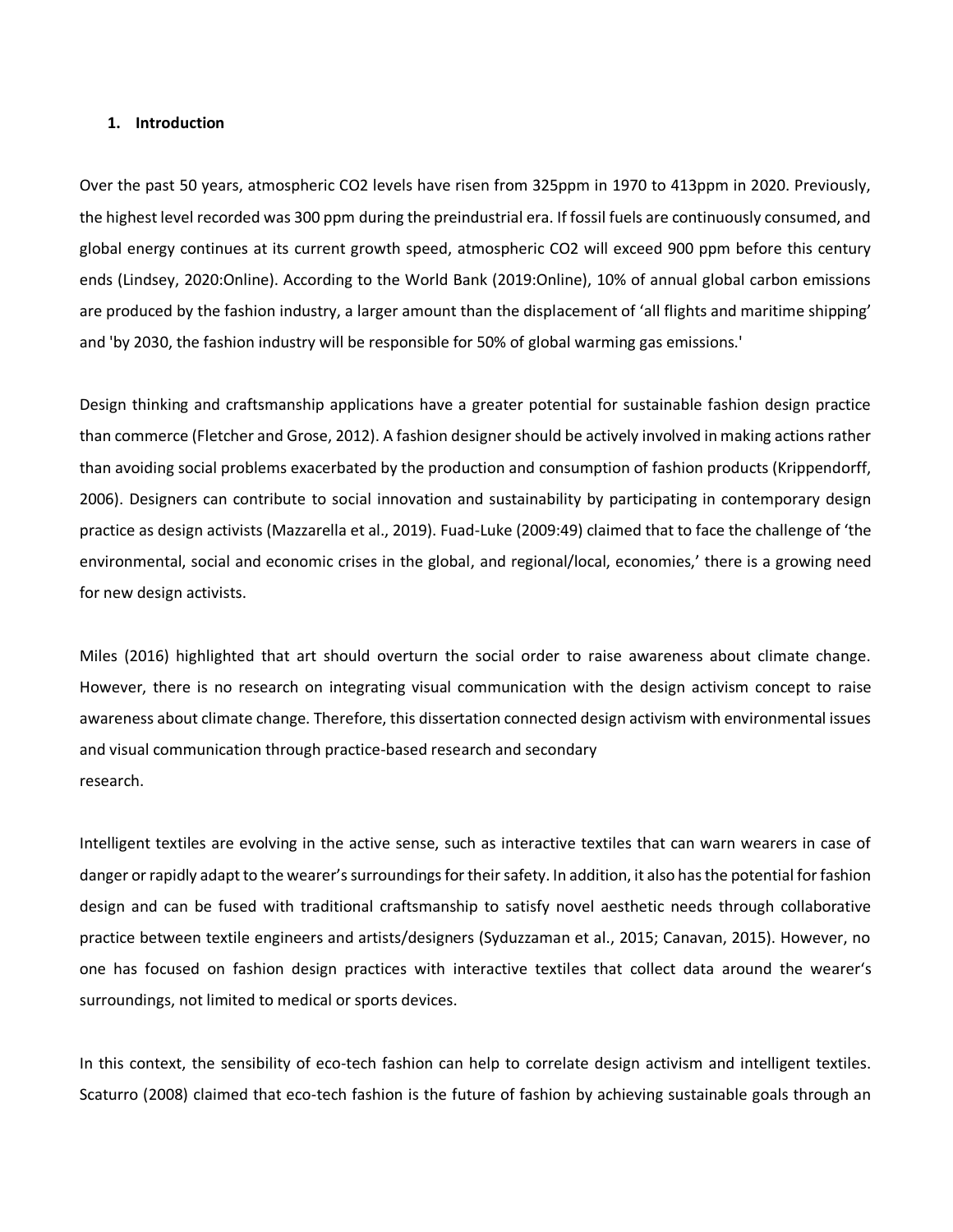emphasis on the role of technology. This research investigated the potential of eco-tech fashion as a visual communication tool to raise awareness about climate change.

An intelligent textile was developed to warn about the dangers of climate change through chemical experiments. This textile can sense atmospheric CO2 and express it through color changes. Four interviews were conducted with designers and researchers who specialize in innovative fashion material to link design activism and intelligent textiles.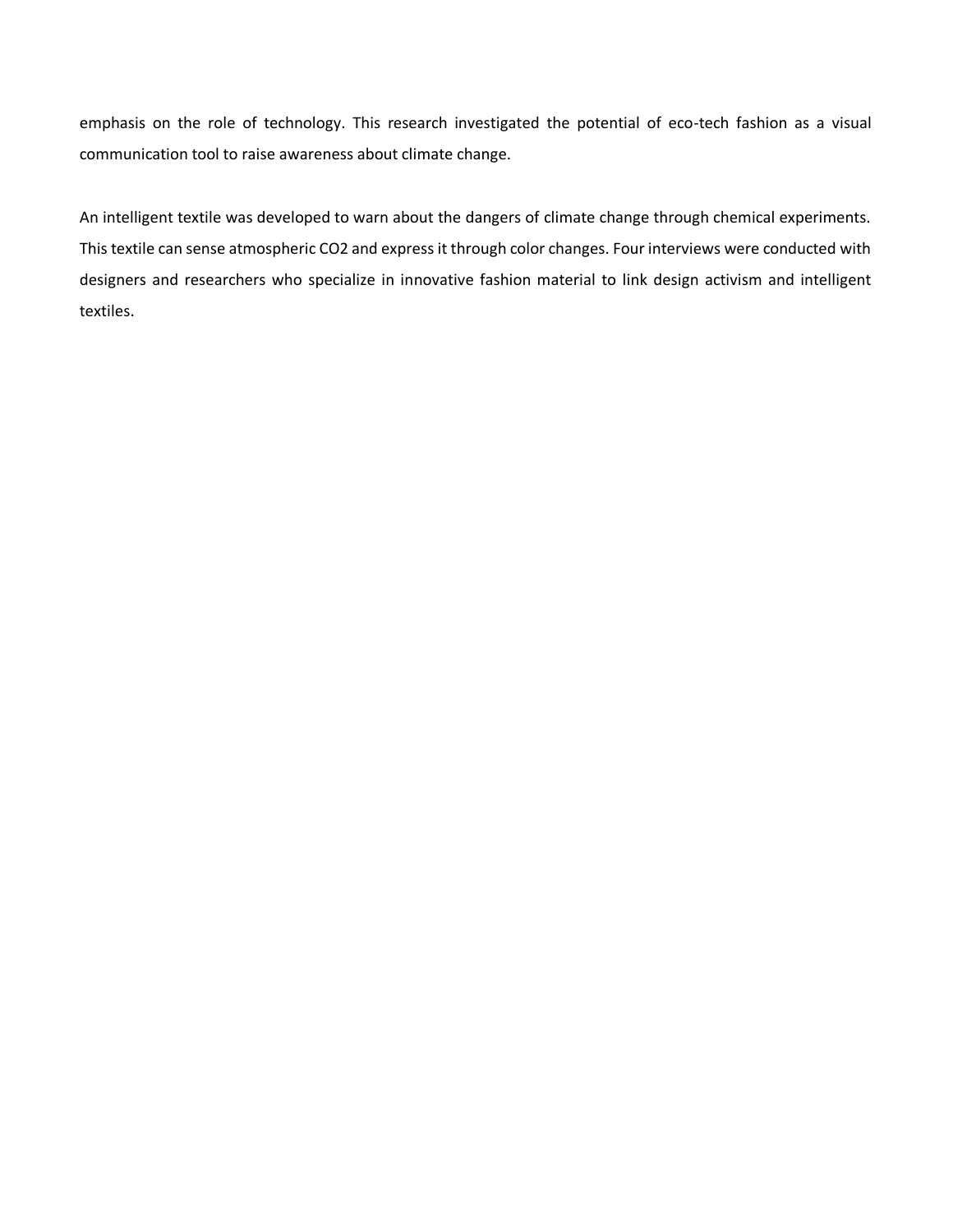### **2. Literature review**

*2.1 Design activism for fashion design and its approach to visuals 2.1.1 The definition of design activism*

Fuad-Luke (2009:27) claimed that design activism has a great potential to help designers who apply their designs to contribute to positive social changes and defined design activism as:

design thinking, imagination and practice applied knowingly or unknowingly to create a counter-narrative aimed at generating and balancing positive social, institutional, environmental and/or economic change.

Thorpe (2011; 2014:Online) has pointed out that unconventional methods are often used for design activism to provoke changes that are neglected in the social context and advocate for social change even if this occurs through for-profit activities.

# *2.1.2 Video as visual communication and design activism*

Markussen (2013:40) has claimed that design activism may demonstrate 'an act of communication' by creating visual information. Thorpe (2011) has identified design's ability as a visually powerful tool for a better future that makes more meaningful design activism practices. Blair (2004) also emphasized the power of vision as it adds a story and brings the argument into another dimension. Visuals can bring better communication, sometimes surprising for activist causes and this is an effective and nonviolent way to deliver a message (SFMOMA, 2014:Online, Duncombe and Lambert, 2018:Online).

Miles (2016) investigated whether art contributes to awareness of climate change. He determined that if the artwork has no visual impact, it would not have any noticeable effect. Artwork should interrupt a perception that affirms the social order to raise awareness about climate change.

The relationship between video and activism has shifted with the evolution of social media and with its characteristics as a 'new form of audio-visual immediacy;' video plays an important role as a contemporary communication tool (Chanan, 2011:278). To affect and attract audiences, video and visual artifacts can be effective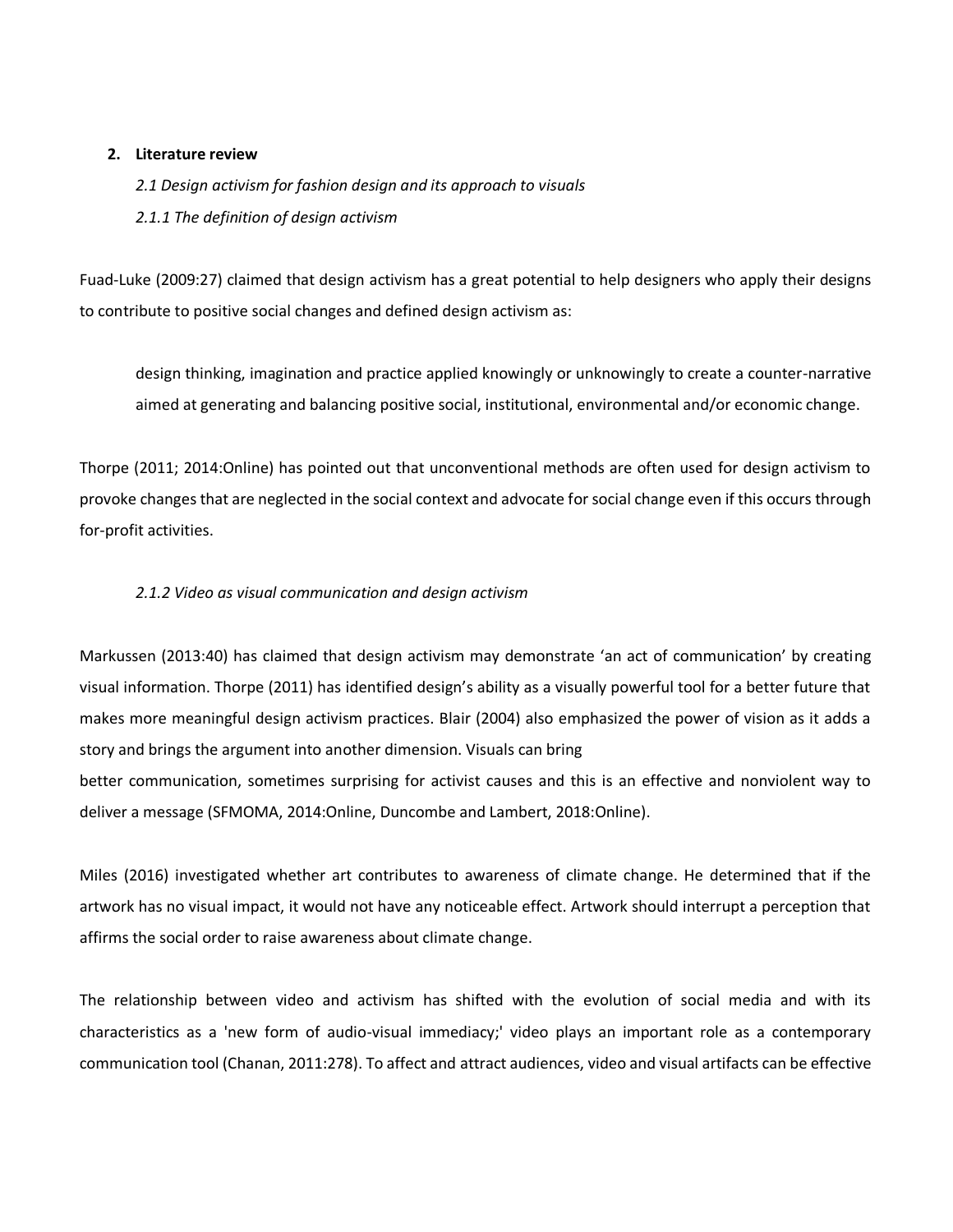tools for social movements; this type of video activism is characterized by 'the material arrangements of artifacts involved' (Askanius, 2019:145).

#### *2.1.3 Examples of fashion design activism driven by ecological reasons*

Historically, fashion designers have used the runway as a site of resistance, creating garments that speak about political issues (Titton, 2019). Banerjee (2008:9) defined fashion designers as 'agents of appropriate change' or 'catalysts for systematic transformation,' protesting against the prevailing unsustainable fashion cycle. The role of a fashion designer has expanded with fashion activism, allowing for creative possibilities that vocalize critical sustainability challenges with a focus on design as problem re-framing instead of problem-solving (Williams, 2018).

Fashion designers are required to find out ways of 'knowing, thinking, and acting of fashion activists' to challenge the current fashion cycle in regard to sustainable practices (Mazzarella et al., 2019:823). There are several illustrative examples of fashion design activism methods by designers who practice sustainable fashion for ecological reasons.

One such example is Bethany Williams, who created a collection with 'recycled fabrics made by an Italian rehabilitation program that teaches people with drug dependencies traditional crafts.' This collection included upcycled denim pieces, hand-knit jumpers, and pants made of deadstock yarns from Wool and the Gang (Kent, 2019: Online).

Another example is Botter by Rushemy Botter and Lisi Herrebrugh. This Grand-Prix winner duo of Hyères created 'fishing nets and the Shell logo (minus the S)' to warn about ocean pollution. They spoke about sea life that lost their habitats in nature and became stuck in plastic bottles or cans (Moss, 2019: Online).

A third example is Hyundai, an automobile manufacturer, which collaborated with six designers to find sustainable ways to create fashion items from discarded materials from cars. For example, Seung-gun Park of pushBUTTON created a vest from airbag materials otherwise destined to go to the landfill. Rosie Assoulin made a tote bag from repurposed seatbelts and carpet fabric (ELLE, 2020: Online).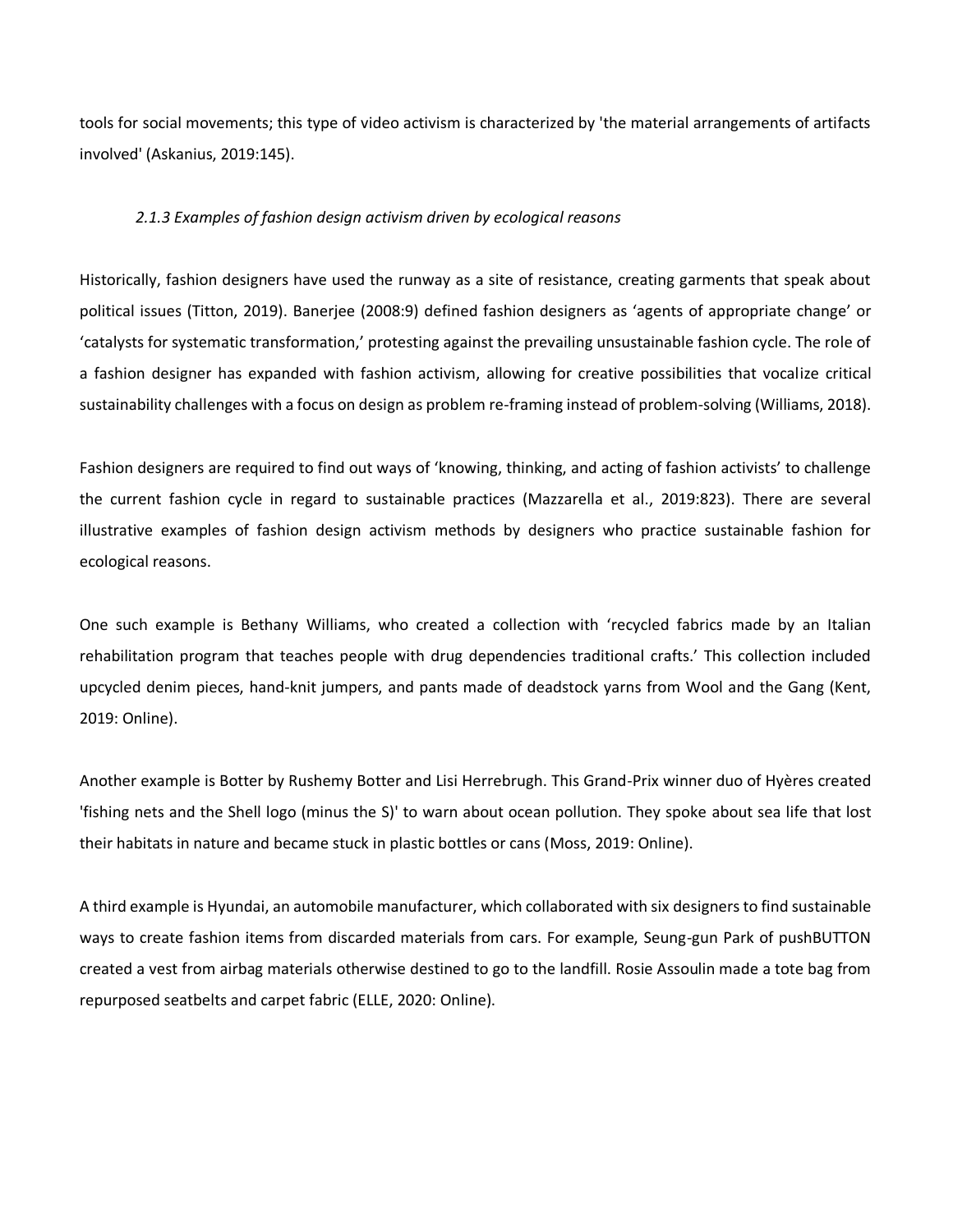

*(from left to Figure1: Look 1 of Bethany Williams 19FW (Source: Singer,* 

*2019:Online) Figure2: Look 7 of Botter in Hyeres festival (Source: Cardini, 2018:Online) Figure3: PushBUTTON (Source: ELLE, 2020:Online)*

# 2.2 Eco-tech Fashion

## *2.2.1 The introduction of eco-tech and eco-tech fashion*

The term 'eco-tech' was first used by Slessor (2001:7) in her book, Eco-tech: Sustainable Architecture and High Technology. She introduced eco-tech as:

rationalized industrial processes into building construction to create neutral, flexible, expendable environments that have evolved into an increasingly diffuse and complex style. This concept can embrace wider concerns, including placemaking, social responsiveness, energy use, urbanism and ecological awareness as opposed to High Tech.

Eco-tech fashion was introduced by Scaturro (2008:475) to adapt eco-tech architecture's sensibility to fashion. She defined eco-tech fashion as:

an idea that insists upon the emergence of a sustainable fashion system through an innovative technological framework containing thoughtful manufacturing processes and consumption patterns. Scaturro (2008:475) claimed that eco-tech fashion emphasizes technological systems that are more democratic and sustainable than the current prevailing technologies. Additionally, Choi (2019) has pointed out that although eco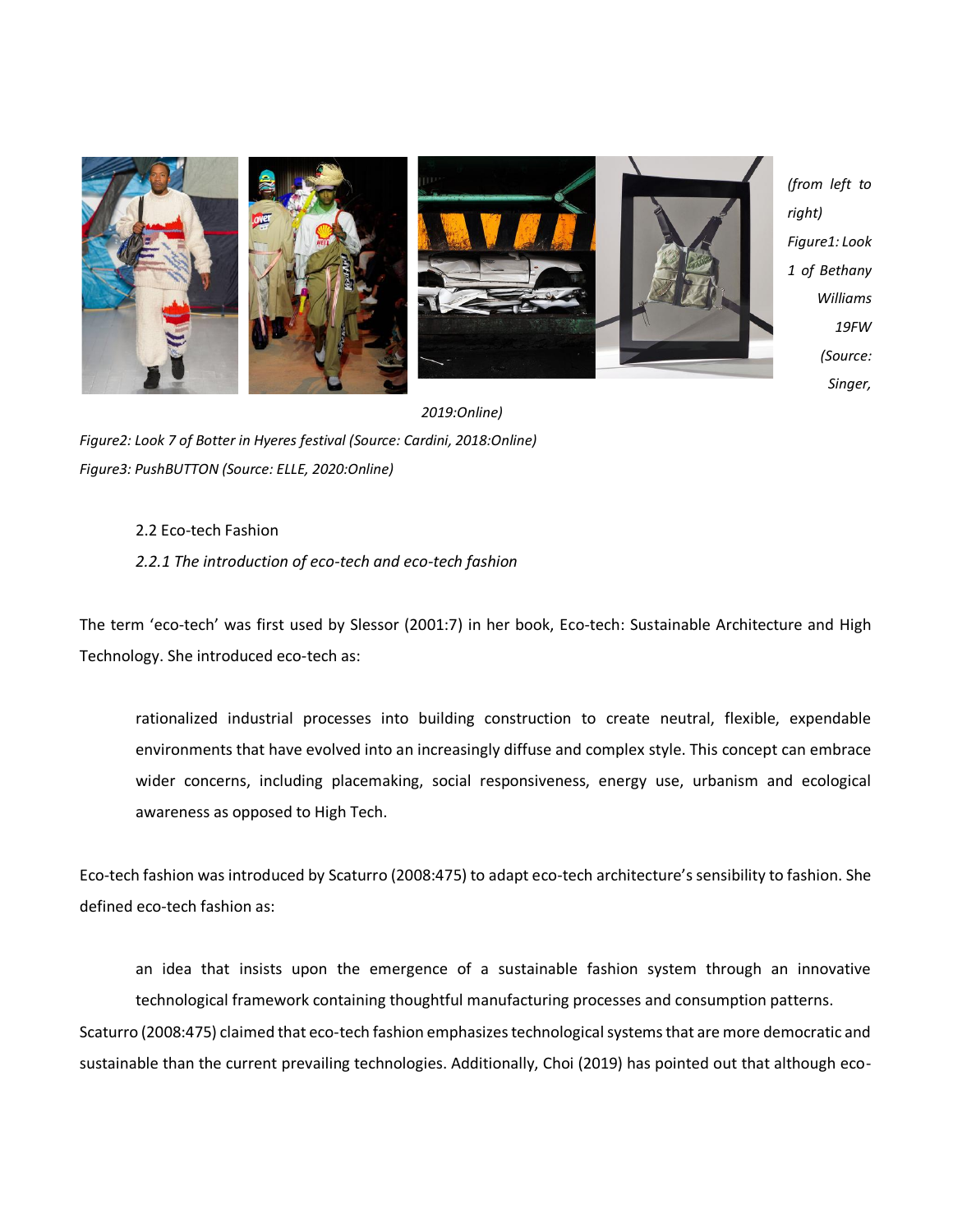fashion and techno-fashion are generally regarded as a conflicting relationship, they can work together to bring sustainability to the fashion industry.

#### *2.2.2 Material-driven design methodology and its practices for eco-tech fashion*

Material-driven design commences with material engagement while exploring it, or 'where a material is designed, grown, or developed' (Bak-Andersen, 2018:12). The most significant feature that distinguishes a material-driven design process from a typical one is that while 'designing, developing and manipulating the material,' the designer plays a key role from the beginning rather than selecting a material to fit the form once the design process is already terminated (Bak-Andersen, 2018:12).

Karana et al. (2015) have claimed that a strong comprehension of the material is the most important step during the design process to identify a material's unique characteristics and limitations. The designer can create and evaluate the material's potential through an exploration throughout all stages of the process. Oxman (2010) has highlighted how innovative forms of craft in the past have been created with the development of material science, and the role of the material was not just a substitute of the previous form but its starting point.

As an example, in the fashion industry, Issey Miyake used unfamiliar materials and new technologies. Issey Miyake believed that 'any material can be turned into clothing,' and he used 'Japanese washi paper, horsehair, and raffia.' Miyake continues to develop new materials and methods while practicing traditional techniques and craftsmanship in his fashion designs (Yamanaka, 2016:Online).

The creative director of Issey Miyake, Yoshiyuki Miyamae, has spoken about how he works with the studio to experiment with new technology. For the SS16 collection, the Issey Miyake team invented a new technique called 3D Steam Stretch that 'uses steam heat to shrink thread.' It evolves with the use of materials from nature and color variations (Balmat, 2015:Online). This technology development took over a year, and the team conducted numerous tests to study how many times a consumer would be able to wash the clothing (Howarth, 2014:Online).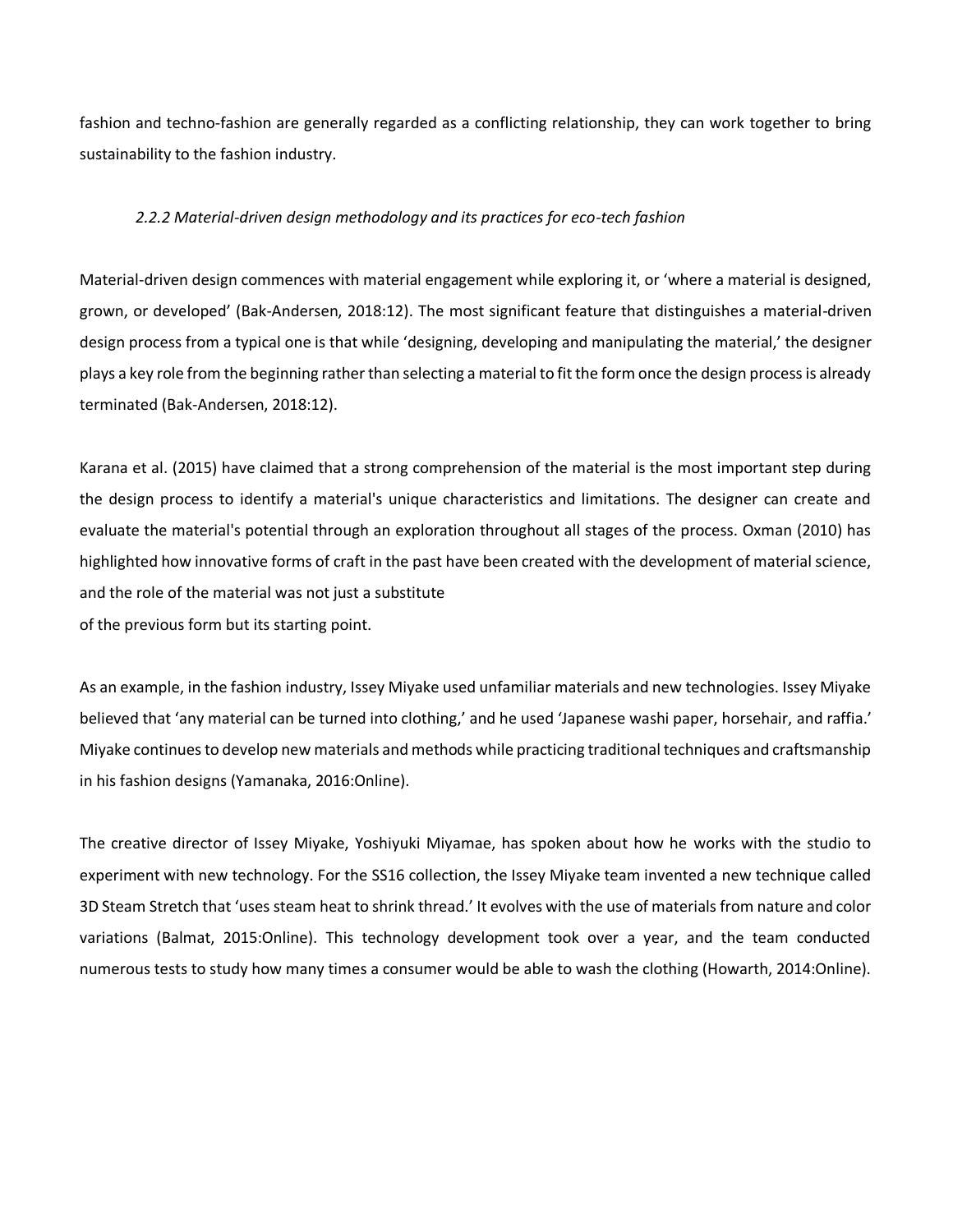

*(from left to right) Figure4: Horsehair jacket and shirt, Issey Miyake AW 1990 (Source: Tran, 2016:Online) Figure5: 3D stream stretch dress. (Source: Hoawarth, 2014:Online)*

*2.2.3 Intelligent textiles for eco-tech fashion and its applications*

Intelligent textiles are generally understood as 'clothing, footwear or accessories integrate micro/nano-electronic sensors' or computing components to sense, react, and adapt to changes in their surroundings (Waqar et al., 2015; Timmins and McCann, 2015; Joshi and Adak, 2018:2). This was a general idea that intelligent textiles should include electronic devices that can compute information. However, Syduzzaman et al. (2015) pointed out that intelligent textiles can also be made by incorporating phase change materials or conducting polymers without electronic equipment as long as they can react to external environments via a pre-defined control mechanism.

Interactive textiles are a new field with great potential in the intelligent textiles domain. It can be imagined as a material that can warn wearers in case of danger or sense data to let wearers change their surroundings rapidly for their safety. Interactive textiles have a decorative potential for fashion design and can be fused with traditional craftsmanship to satisfy novel aesthetic needs through collaborative

practice between textile engineers and artists/designers (Syduzzaman et al., 2015; Canavan, 2015).

# *2.2.4 Chromic materials and their application to raise awareness of the environmental crisis*

Color provides information and messages about important facts such as occupation, signs, and warnings, and our perception of color is usually influenced by our emotions (Fiesner and Reed, 2014). As an interactive material, chromic materials are the forms of

dyes and pigments that exhibit a distinct color change when exposed to an external stimulus and especially when the change is reversible and controllable (Christie, 2013:3).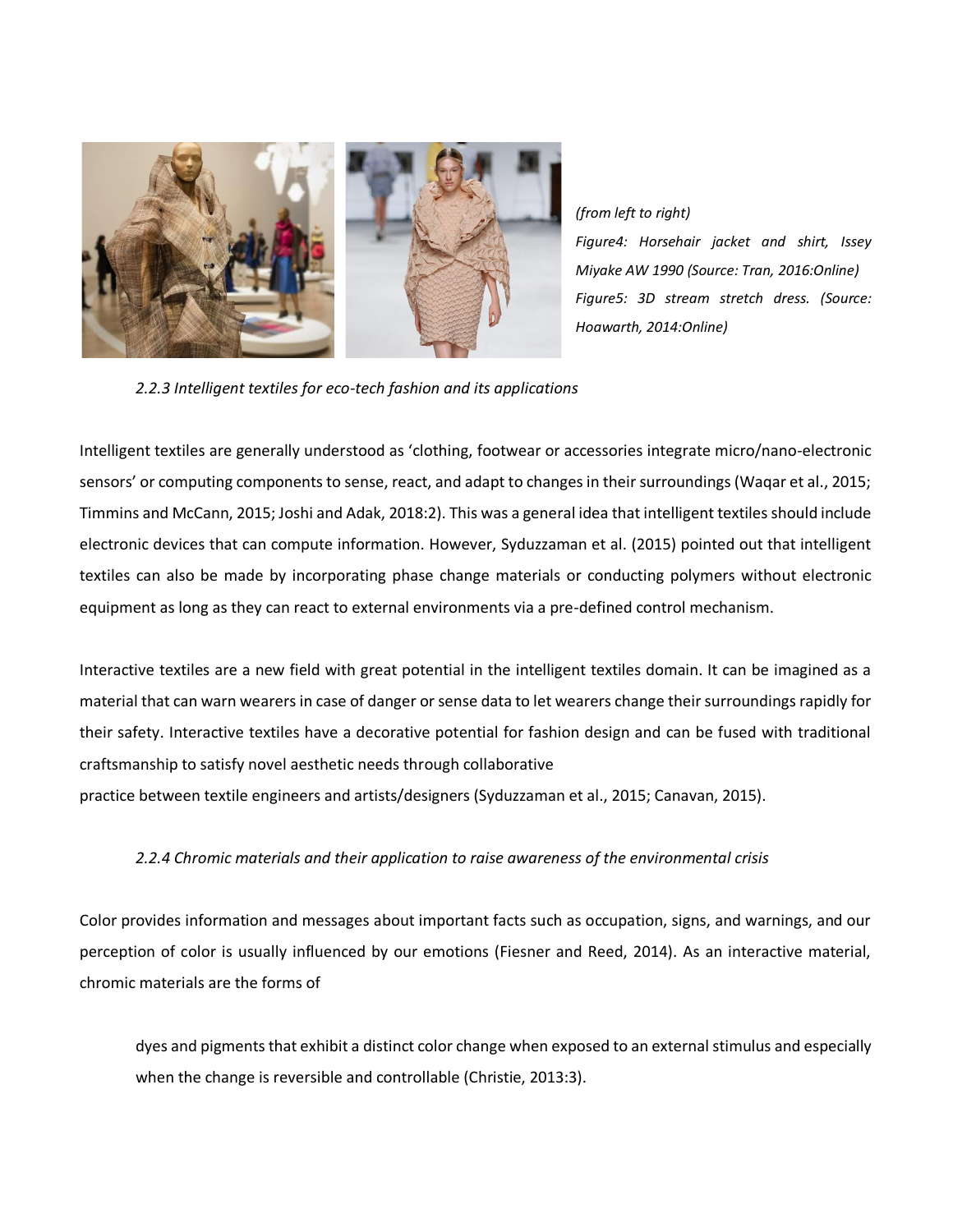This new type of paint, dye, and ink clearly shows its capabilities for transformative effects through its dynamic and responsive nature (Brownell, 2017). These materials have mostly been used in fashion to create eccentric designs with color-changing characteristics.

Viirj et al. (2016) developed a 'bleeding umbrella' that reacts in the presence of acidic rain and shows red streaks on its surface. Acidic rain is accelerated by the incomplete combustion of fossil fuels, which creates a mixture of sulfur dioxide and nitrogen oxide that contributes to rain acidity. The invention gives a contextual connection with acidic rain and pollutants with its strong visuals to the public.

Bowker's PdCl2 Jacket reacts to carbon monoxide (CO) in the air, and it shows how toxic the air is around the wearer, changing between yellow and black. Bowker's invention intends to raise awareness of global environmental hazards, including human health-related toxins (Brownell, 2017).



*(from left to right) Figure6: Bleeding Umbrella (Source: Viirj et al., 2016) FIgure7: PdCl2 Jacket (Source: Brownell, 2017)*

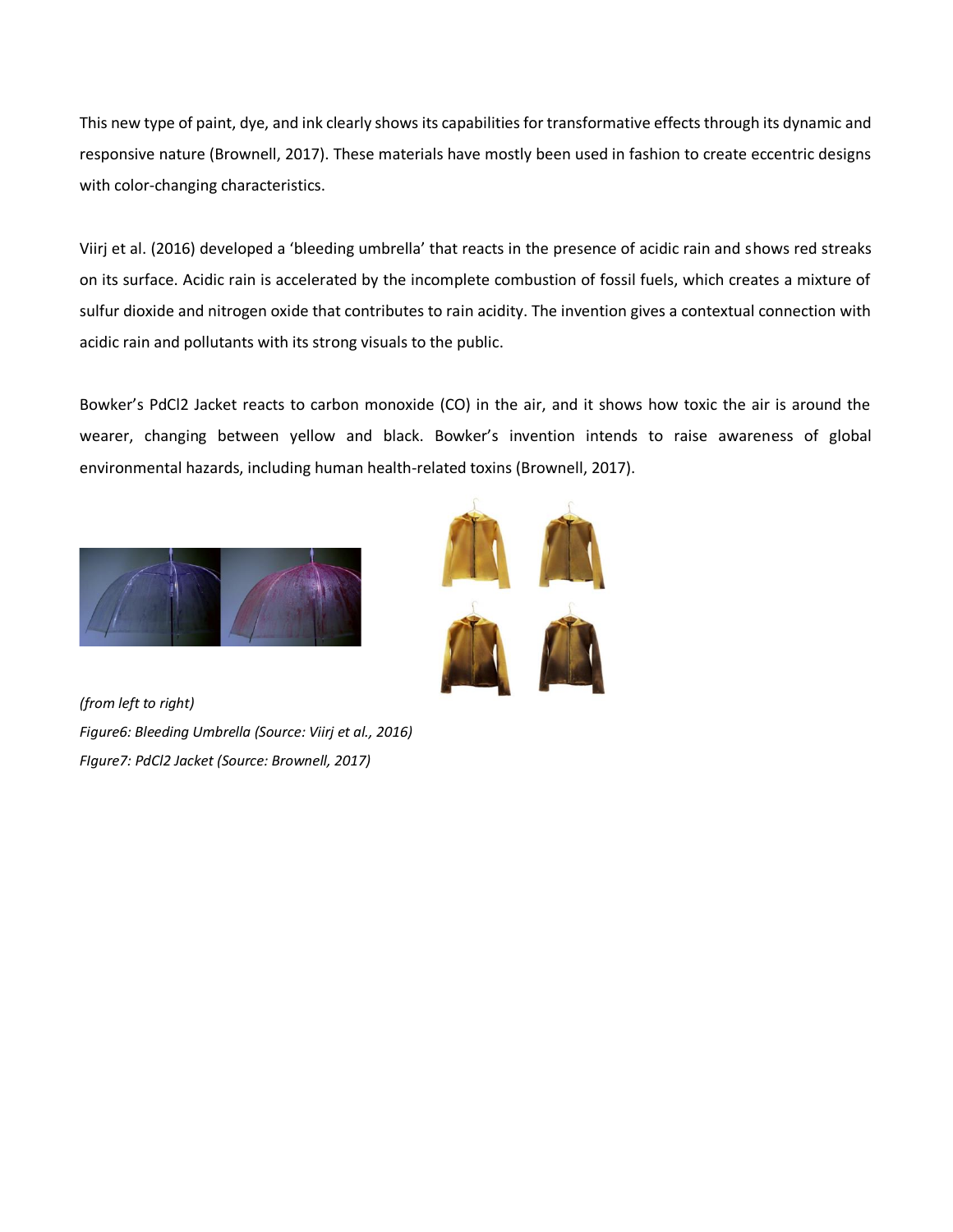#### **3. Methodology**

#### *3.1 Design activism for fashion design and its approach to visuals*

Literature from various sources was reviewed to understand what design activism is, how fashion designers should engage with debates about the environmental crisis through the design process, and intelligent textiles adapted to this research. Four semistructured interviews with fashion material designers and researchers were conducted to compare different researchers' insights about materials and how they see the current fashion industry's practice about materials and the designer's role.

Explanatory research was applied to develop an intelligent textile for a fashion collection and determine if this collection can be regarded as a meaningful act that raises consumer awareness about climate change. An intelligent textile that senses atmospheric CO2 was developed through chemical

experiments and adopted by the collection to optimize its functionality. The first focus group aimed to study the general awareness of intelligent textiles and sustainable fashion. The second focus group study was conducted to evaluate how effective the produced video is for raising awareness about climate change.

#### *3.2 Research strategy*

#### *3.2.1 Semi-structured interviews*

In this research, four semi-structured interviews of 30 mins duration were conducted with experts in sustainable and innovative fashion textiles, and all the interviews were transcribed and analyzed thematically. The interviews that were conducted in languages other than English, for example Hyerim Kim - Korean and Emma Bruschi - French, were later translated to English. The original language transcripts were also documented to ensure that a bias is not made by the researcher-translator (Temple and Young, 2004).

Sarah Scaturro is the author of 'Eco-tech Fashion: Rationalizing Technology in Sustainable Fashion,' who first defined the term 'eco-tech fashion.' As a pioneer of this research area, she shared her insights to let the researcher gain preliminary information and better understand the concept of eco-tech fashion.

Hyerim Kim is a researcher and professor who studies innovative textiles in Korea and specializes in bio-materials. She was asked to answer questions for a better understanding of innovative textiles and their limitations.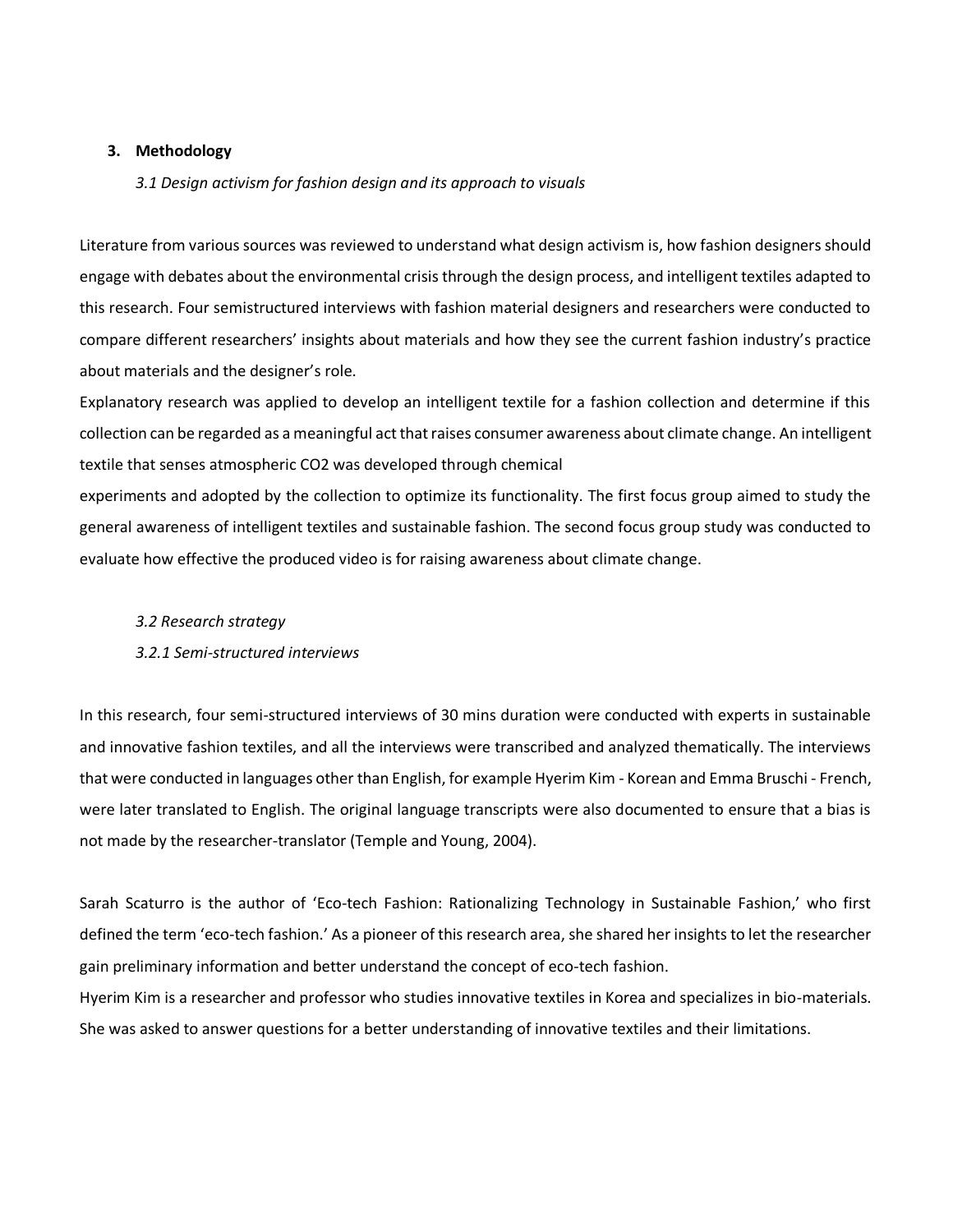Emma Bruschi is a fashion designer and a winner of the Chanel Métiers d'art prize of the 2020 Hyères festival. Her collection was an exploration of a new weaving technique using straws and naturally dyed materials. She was asked to answer questions regarding the process of the material-driven design method with biodegradable material in slow fashion.

Jen Keane is a material designer who specializes in genetically modified organisms to make fashion accessories. She was asked questions regarding future innovative fabrics and the relationship between the fashion designer and material designer.

### *3.2.2 Chemical experiments*

This dissertation primarily focused on chemical experiments to develop an intelligent textile that raises awareness of climate change. The researcher produced CO2 reactive chromic dye using commercially available chemicals purchased from online shopping platforms (e.g., eBay, Amazon). The researcher faced limitations of access to a professional laboratory since her institute does not have laboratories. All

chemical experiments were conducted in the researcher's apartment. The instruments used for this experiment were rudimentary – a heating plate, a scale, beakers, lab spoons, and an air quality meter.

The starting point came from an invention, a 'CO2 detector for determining the correct location of an endotracheal tube following intubation of a patient' (Nellcor Puritan Bennett Llc., 2007). Following this patent, the pH dye that can sense atmospheric CO2 in a buffer solution, m-cresol purple, was chosen as the material to be included in the recipe. To find the recipes to make the material to detect atmospheric CO2 and find appropriate substrates, patents and scientific journals were reviewed. The recipe and process were documented in the laboratory notebook (Bak-Andersen, 2018).

In the beginning, experiments were conducted to explore the materiality of a pH dye. The applicable recipe for the material was found, and different fabric pieces were dyed to find the best performing material. The performance of the intelligent textiles was measured with an air quality meter to define which level of CO2 turns this textile's color from purple to white and white to yellow.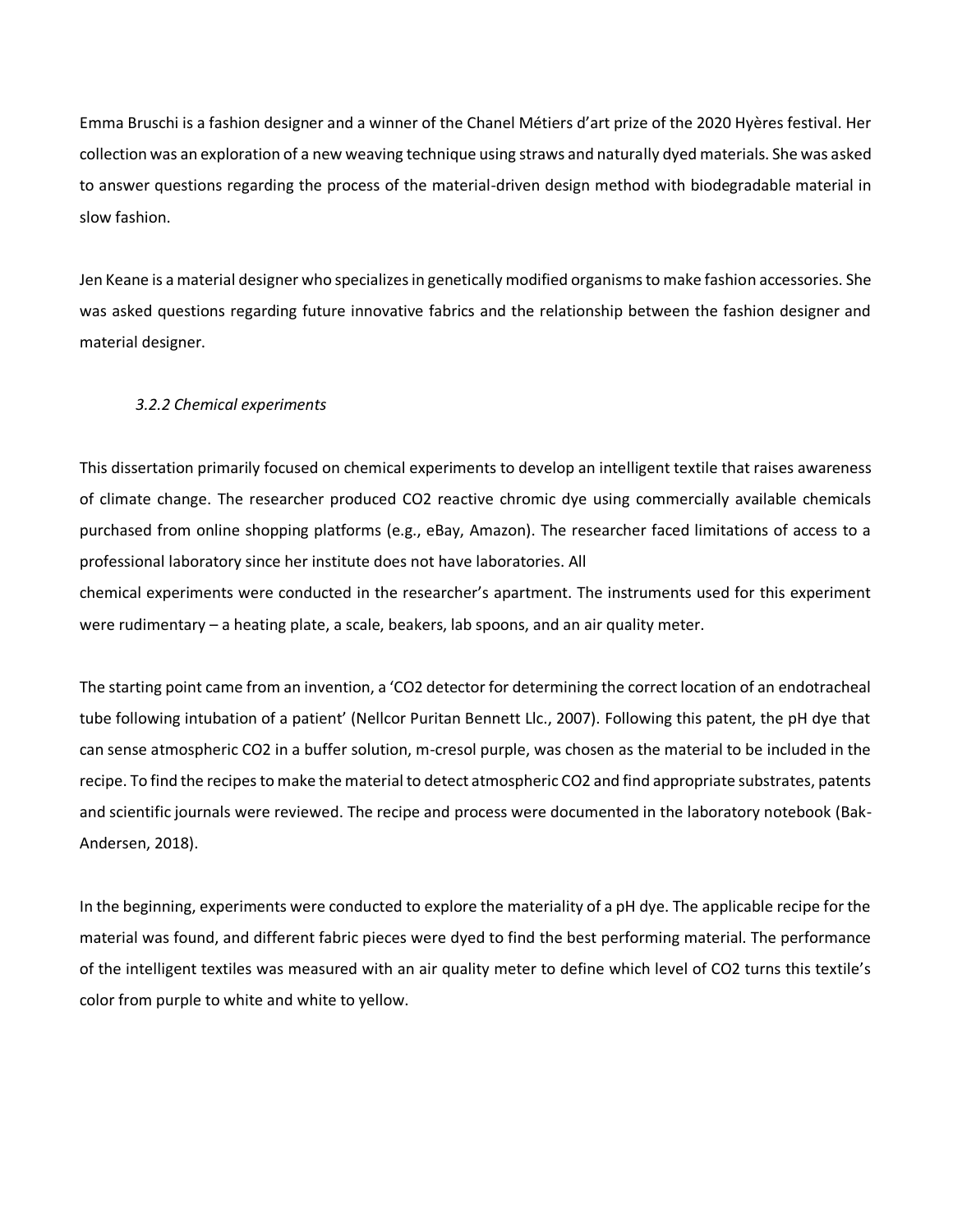



*(from left to right) Figure8: Lab notebook #1 (Source: Jung, 2020) FIgure9: Lab notebook #2 (Source: Jung, 2020)*

## *3.2.3 Practice-based research*

As practice-based research, silhouettes and styles came from modern lab coats of female scientists. The research began with Marie Curie and Irene Curie, the mom and daughter, two nobel-prize winner scientists, who researched radioactivity during their lifetime. Since the fabrics of lab coats are mainly cotton, different woven cotton fabrics are purchased from C.Pauli, a German GOTS certified organic cotton supplier to gain more sustainability as a base material. A tonal palette was chosen to optimize the design intention of CO2 reactive dye.

A campaign video was filmed in multiple locations in Ile de France to make a mood transition by changing backgrounds from grey monotone modern architecture to green garden. A scene that shows a color change depending on the CO2 concentration is planned with a glass box to control the air quality of it, and the models in the collection were standing still till the color changed from purple to yellow to purple again.

*3.2.4 Focus group*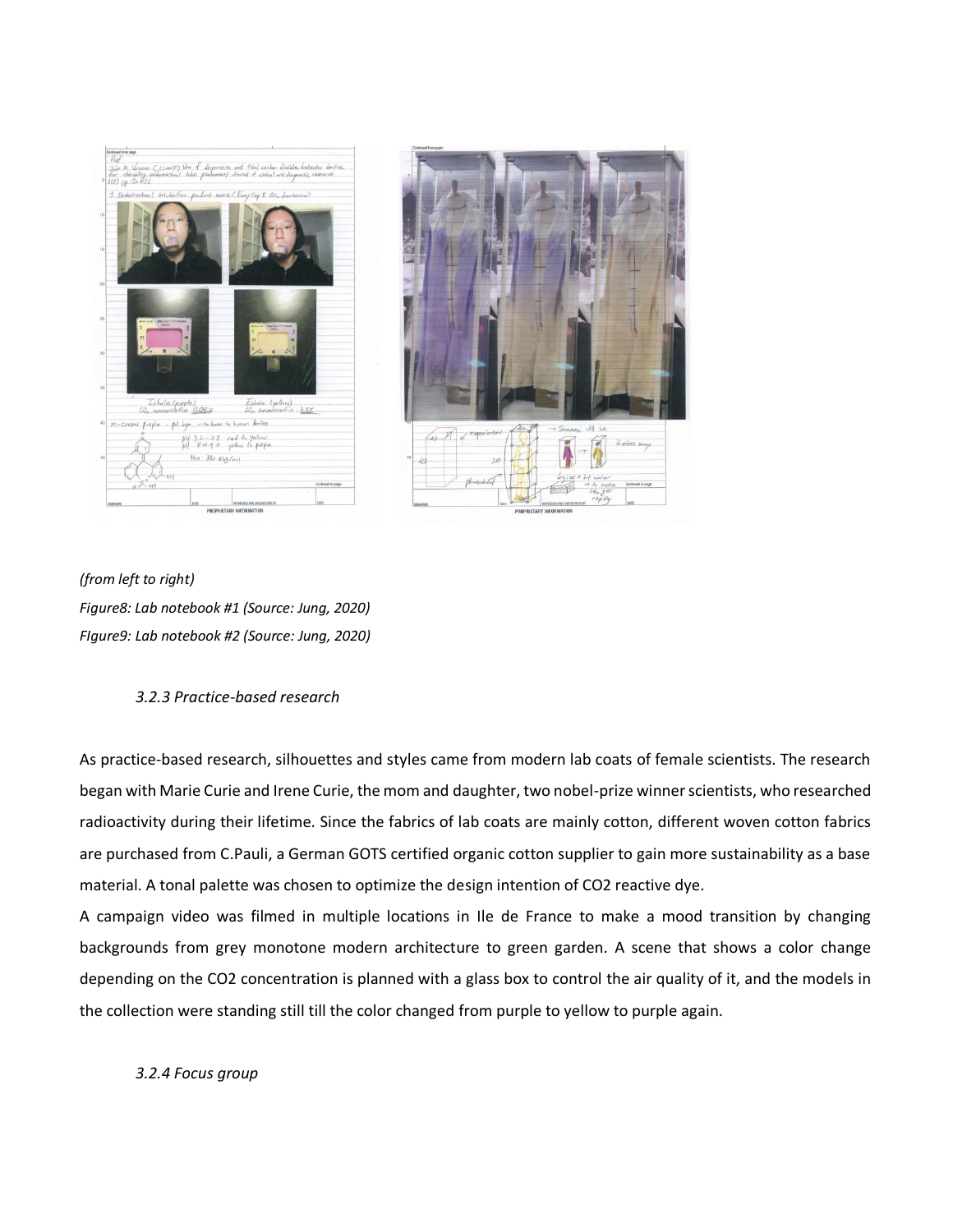First group is composed of 6 participants, a demographic group of millennials living in France who are born between 1990 to 1996. Its discussion was conducted on the 7th of December 2020 at 14:30 in the theory room of Istituto Marangoni Paris. Before starting the discussion, participants could see, touch and try freely the collection created by this dissertation project on mannequins. The researcher demonstrated how these gloves react to atmospheric CO2 and demonstrated the color change with a simple experiment. After the demonstration, the researcher asked six questions regarding intelligent textiles and sustainability and discussed them with the participants.

Second group is composed of 6 participants, a demographic group of generation Z living in France who are born between 1997 to 2000. This discussion was conducted on the 26th of September 2021 at 15:00 by Zoom meeting. Before starting the discussion, participants watched a campaign video and listened to the brief presentation of the collection. After watching 90 seconds of video, the participants were asked to answer the questions regarding the message of the video and how the media impacted them to learn about social issues.

#### *3.3 Research limitations*

According to each interviewee's interests, the five same questions were asked of them, and 2–3 interviewees answered each question to generalize the findings. Each interviewee was asked to answer 1–2 customized questions as well, and, consequently, these questions were answered by a single interviewee; it might be hard to generalize their findings because different interviewees were asked to

answer different questions (Wilson, 2014).

This research conducted two focus group researches, which include relatively young generations, millennials and generation Z, living in France. This cannot generalize its discussion to all generations.

With limited access to a professional laboratory, the researcher was encouraged to use commercial materials easily found on the internet. Most materials were purchased from online platforms like eBay, Amazon, and a pharmacy. The purity of these materials is not high enough to conduct chemical experiments; thus, the accuracy of the measurements is not guaranteed. Access to professional instruments was limited, as well. This made the size of the CO2 reactive part of a garment relatively small. Since the instruments are not intended for accurate measurements, inaccurate data was inevitable.

#### **4. Results**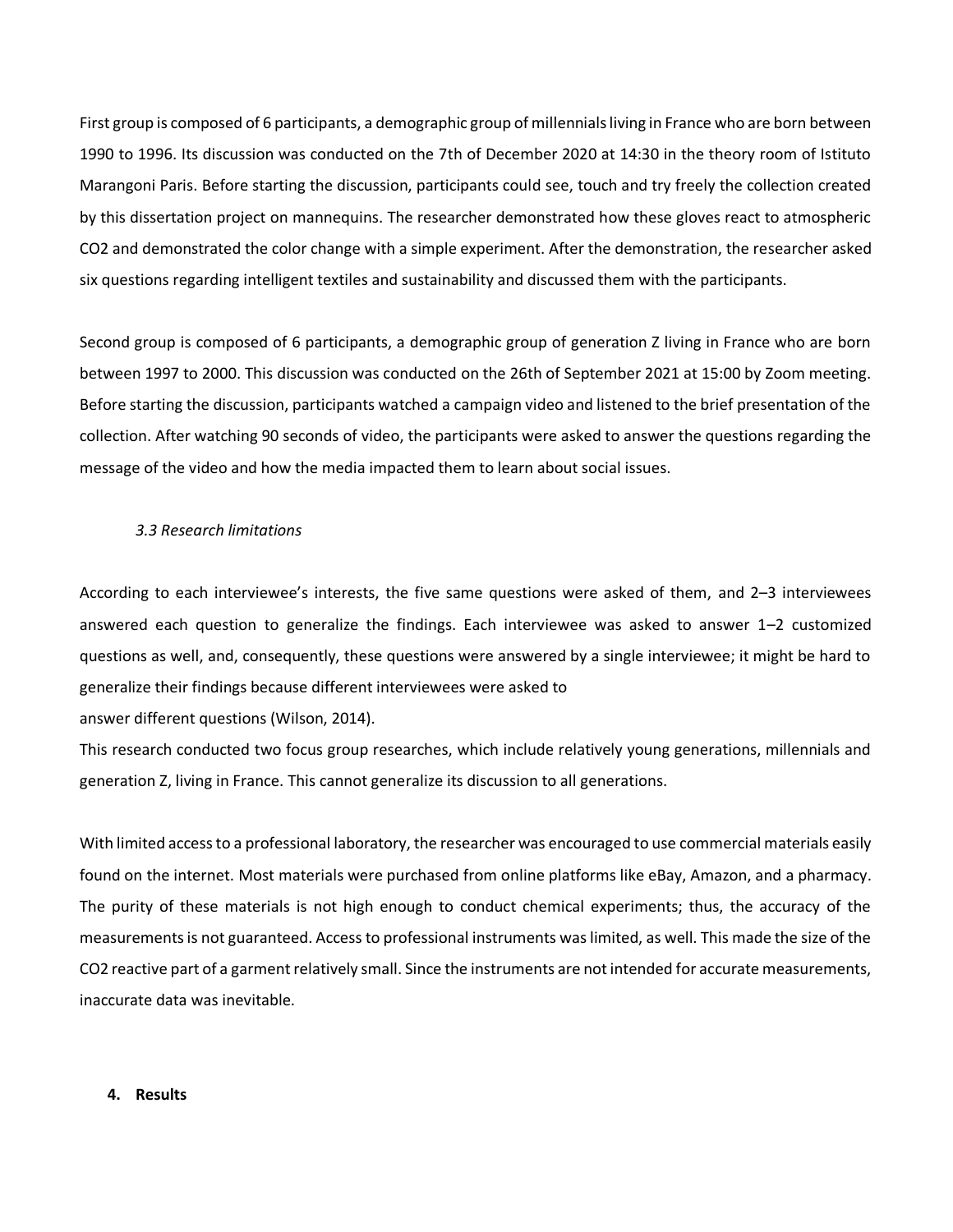#### *4.1 Semi-structured interviews*

#### *4.1.1 The attitude of the fashion industry toward sustainable fabrics*

When asked about the fashion industry's attitude toward sustainable fabrics, the interviewees have seen a positive change in the industry. However, two interviewees pointed out that greenwashing should be avoided, and more information should be provided to consumers.

Kim (2020) made an optimistic forecast about the textile industry that it would be more likely to use ecoresponsible fabrics, such as recycled polyester and organic cotton, and consumers are more likely to purchase items that are less harmful to the environment since this situation is accelerated by the global pandemic issue that recalls the responsibilities of human activities that brought this difficult situation. Both Keane (2020) and Scaturro (2020) agreed that there more awareness has been raised about environmental issues and the pollution created by the fashion industry to the public and people from the industry; however, both interviewees were concerned about the lack of information, a concern which Scaturro (2020) explained through the example of bamboo fabric:

"I had this lovely bamboo sweater, and it was so soft and lustrous. (...) it is actually totally manmade. (...) It is like a viscose kind of process where they have to dissolve all the cellulose and then just reconstitute it and spin it out. How is that any more natural?"

#### *4.1.2 Innovative textiles in the future*

Each interviewee made different forecasts when asked what kind of innovative fabrics people will wear.

Although Kim (2020) agreed there is an evident potential with intelligent fabrics, she was skeptical of current intelligent textiles. To overcome the current problem that intelligent textiles face, commercialization, a greater functionality should be applied on traditional functions of fabrics, comfort, and protection. Keane (2020) envisioned the potential of performance fabrics and has been skeptical regarding the living organisms for fashion products, although, in many fields, including architecture, living organisms are used as innovative material. Scaturro (2020) paid attention to technologies that can enhance the sustainability of fabrics. For example, non-woven fabrics may be developed according to the zero waste concept, and this idea will be applied from the polymer level.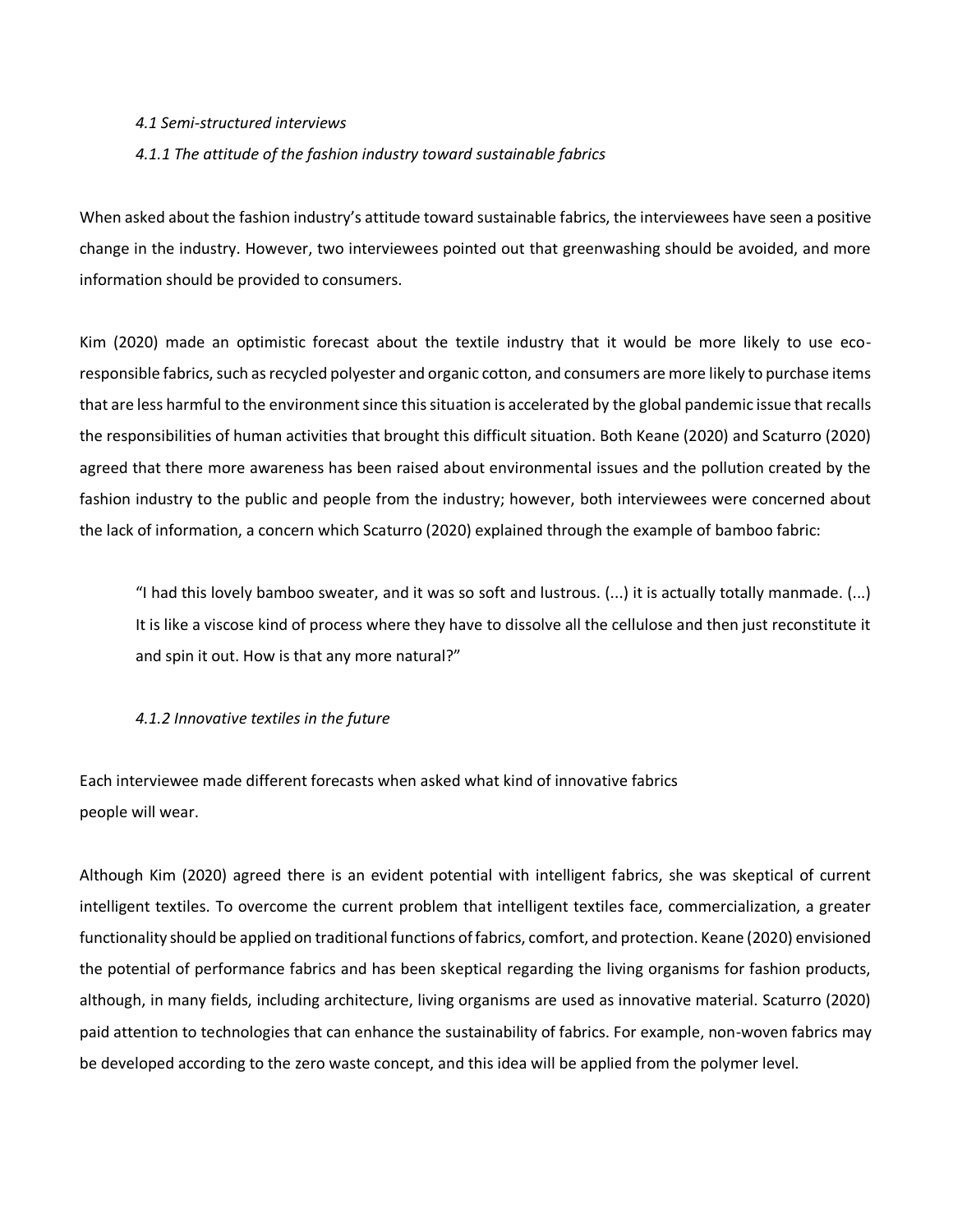It is clear from the responses that innovative textiles are expected to become more popular in the future. However, each interviewee had different predictions regarding what kind of innovative fabrics will be developed.

#### *4.1.3 The designer's role in the development of innovative textiles*

Keane (2020) and Bruschi (2020), as designers interested in innovative textile designs, pointed out the importance of the designer's role in the development process.

The greater potential can be realized through collaborations between fashion designers and material scientists/engineers in developing innovative textiles, although it was rare to see this type of collaboration so far in the fashion industry (Keane, 2020). While Bruschi (2020) stated her presence as a fashion designer to focus on materials first in the design process, the sources of materials and how they are processed should also be considered to create sustainable fashion along with craftsmanship. Bruschi (2020) did not use the correct term of "material driven design method"; however, her previous collections can be recognized as material-driven design projects since she explored raw materials to make fashion collections by collaborating with local artisans.

### *4.1.4 Design activism with choosing sustainable fabrics*

Kim (2020), Bruschi (2020), and Scaturro (2020) agreed that choosing sustainable fabrics can also be activism for fashion designers. No matter how many eco-friendly materials are developed, if designers do not choose them, there is no way to deliver them to the consumer (Kim, 2020). As Bruschi (2020) pointed out, giving priority to sustainable fabrics can be an obvious choice for young designers. All kinds of choices by designers can be a form of activism, such as choosing materials, whom they work with, and how to advertise them (Scaturro, 2020).

#### *4.1.5 The potential of CO2-reactive intelligent textiles*

All participants recognized the potential of CO2-reactive intelligent textiles as a form of activism to raise awareness about climate change.

Bruschi (2020) and Kim (2020) took this as a practical and attractive tool to be aware of the consumer's environment. Kim (2020) indicated that this type of textile could be seen as an active type of intelligent textile and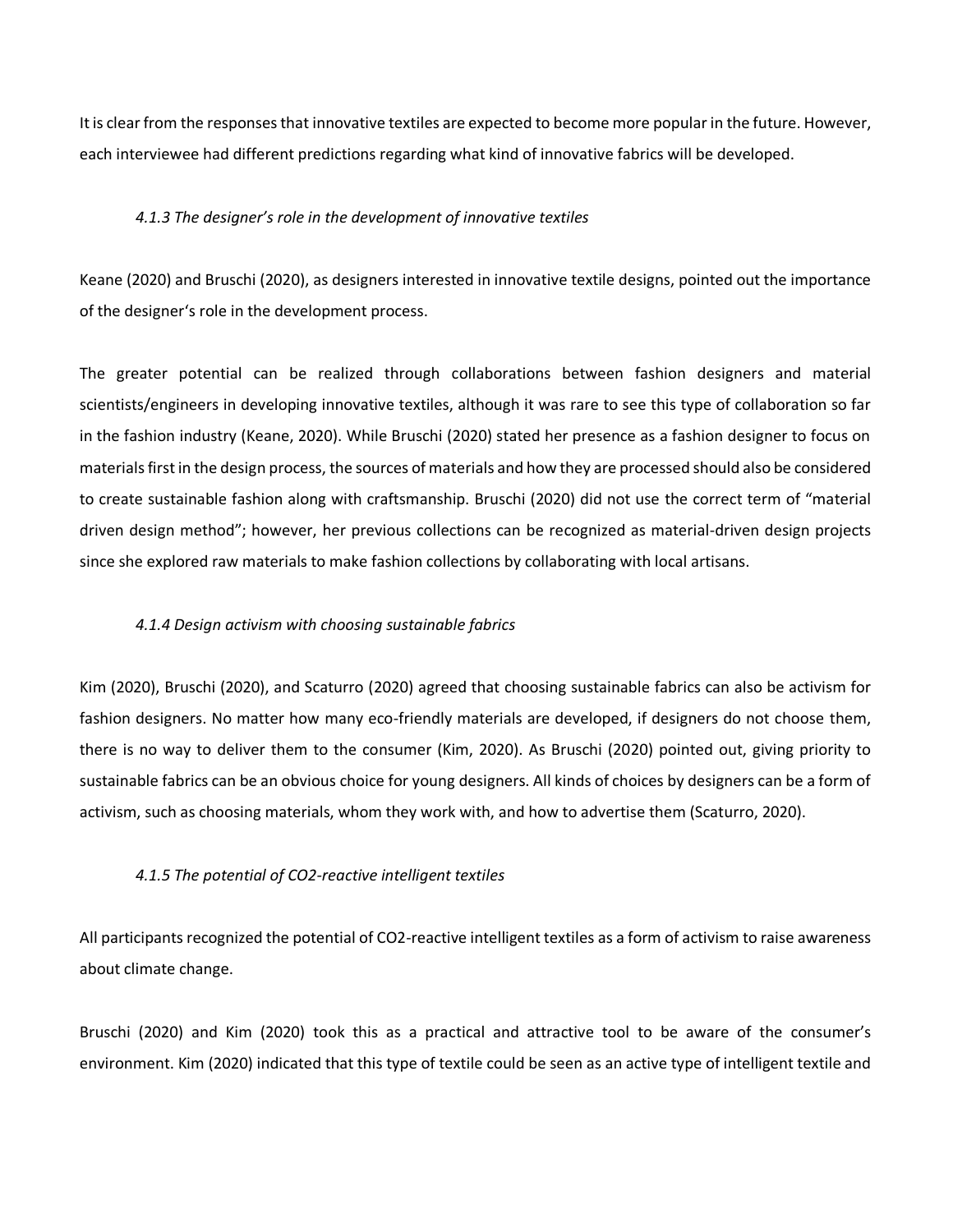its practicality as a dye without computing devices. Scaturro (2020), as a researcher who defined the term "ecotech fashion," agreed that its definition could be extended

when this type of intelligent textiles can send messages about climate change. Keane (2020) pointed out that the message of its invention should be tailored carefully for its audience.

## *4.2 Chemical experiment*

Chemical experiments succeeded in developing a CO2-reactive chromic textile to be used to collect this research. The formulated dye is applied to organic cotton because of its hydrophilic nature, and, as design activism, using sustainable fabrics can be encouraged in this dissertation. This CO2-reactive intelligent textile shows purple color in low CO2 air (0.04–1%) and a bright, white color in high CO2 air (1–10%). In extremely high levels of CO2 in the air (~10%), it turns a yellow color. The range of CO2 reaction is not close to the breathable air range(0.04-1%), thus the range should be moved to use the textile in real life more practically. However, this material was washed off after rinsing with water. This research should be studied further for its commercialization to enhance its lifetime.

## *4.3 Practice-based research*

# *4.3.1 3D-development and silhouette research*

The process of silhouette development is documented in the research book under the form of laboratory notebook. As the elements of lab coats for women are implemented to the collection, it is a form of homage to female scientists who are committed to science even under dangerous environments like high CO2 air pollution. All items are developed as a ready-to-wear collection of the spring-summer season. It includes three outfits with 1 vest, 2 dresses, 1 shirt and 3 pants.

### *4.3.3 Video as a visual communication tool*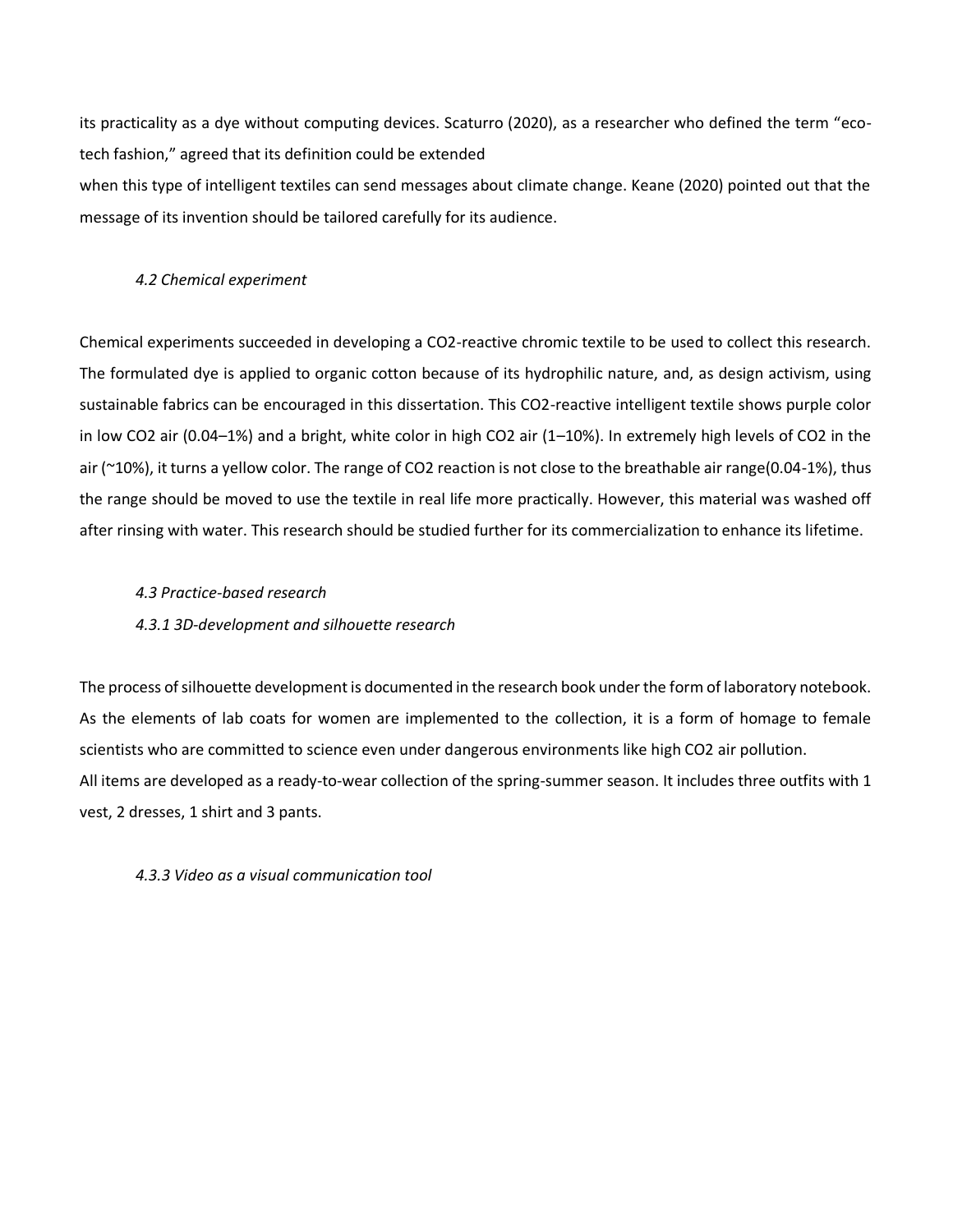

*(from left to right) Figure10: Glass box scene of a campaign video #1 (Source:* 

*Jung, 2020) FIgure11: Lookbook #1 (Source: Jung, 2020) FIgure12: Lookbook #2 (Source: Jung, 2020)*

To show how the developed intelligent textiles react to CO2, a short video was filmed of the collection. The researcher aimed to bring an artistic articulation of a message by visualizing the presence of CO2 in the air. The models wearing the produced collection were in the glass box of which CO2 concentration was controlled by the researcher to show a rapid color change. The locations of this video were switched from a grey color modern architecture to a small garden in Paris to create a positive message.

The movie has been distributed through Youtube, one of the largest video streaming platforms to make the public aware of climate change and its wider impact (Hermida and Hernández-Santaolalla, 2018).

### *4.4 Focus group*

The first focus group research found that all participants have not tried intelligent textiles. All participants related sustainability in the fashion industry to eco-responsibility and ethics. Five participants answered that they try to change their behaviors by recognizing climate change by using fewer plastics, buying eco-responsible products and high-quality products, and not shopping at fast fashion brands.

Participants answered positively to the question: What do you think about color-changing fabrics? Is it something you want to wear? Four participants answered that the color range of color-changing textiles was important. One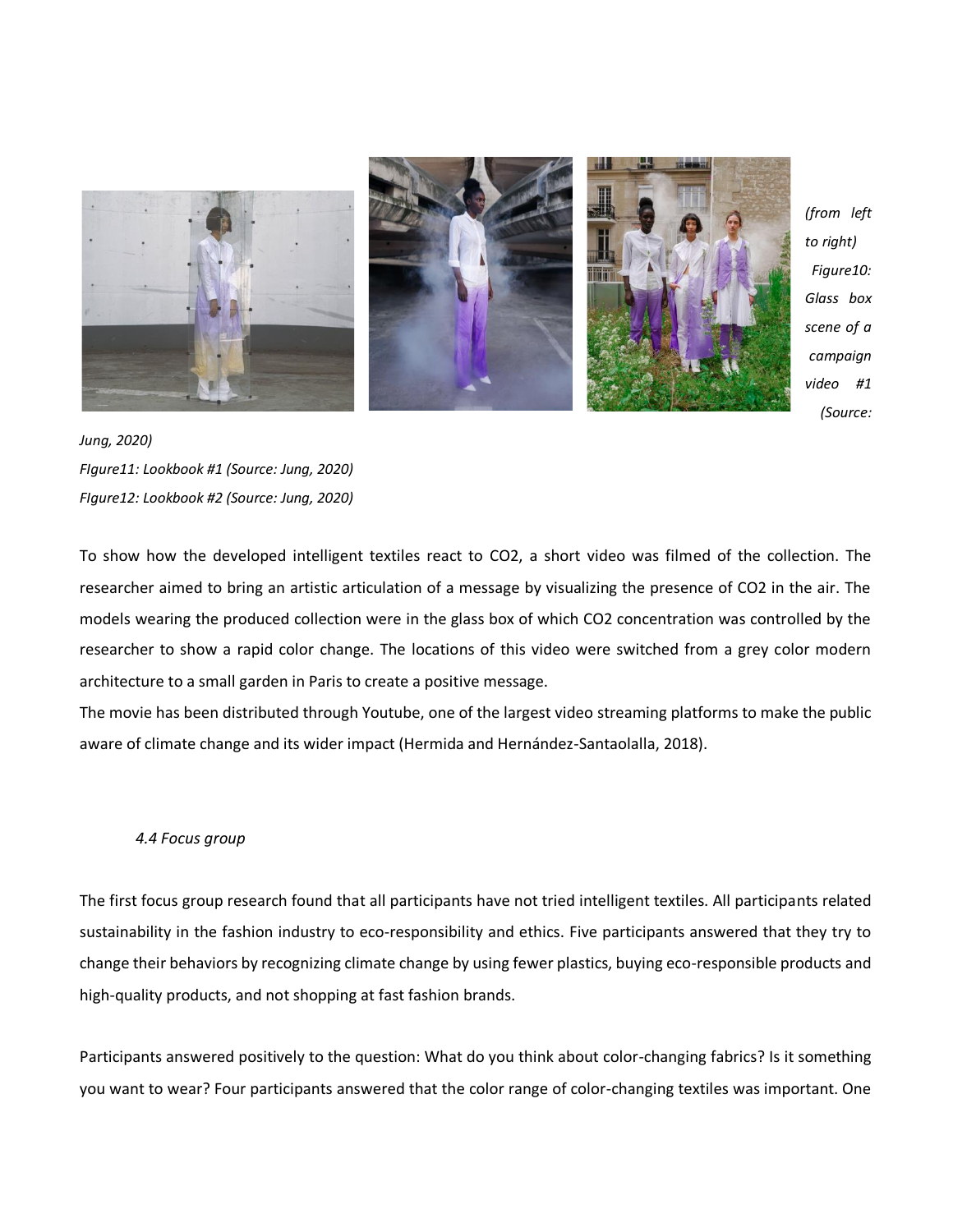participant answered that the color range does not matter. Thus, it is understood that color range is an important feature for color-changing fabrics from the customer's perspective.

Four participants said they expected fabrics to be comfortable, and three participants expected durability. One participant expected stylishness from fabrics. Three participants expected to see this textile from artistic fashion items rather than basic items, and two participants wanted more accessible items with this textile. One participant pointed out that the design intention should be related to the textile characteristics.

It is clear from the responses that the participants were interested in intelligent fabrics; however, it has to have the functionalities of traditional textiles, not only aesthetics but also durability and comfort.

The second focus group research found that most participants understood the message of the video is to warn about climate change by visualizing the presence of CO2 in the air. Some participants pointed out that the video is abstract and not clear enough to understand what it means if there is no explanation in advance about the collection. Most participants captured the scene of models in the box and color-change as the strongest scene as it represents the current status and issues that the society should give more attention. Some participants read the positive message of the video from the transition between different locations, into the greener place.

For the question : what kind of media is the most effective tool to raise awareness about climate change, the answers vary. One participant answered that it is clothing because it is the closest object to the human body. Three participants answered that social media can be a powerful tool with focusing on how Gen Z consumes short videos whereas one participant answered that photography with text can be a more democratic tool to advertise the message to all generations.

Most participants answered negatively about how effective the campaign videos are about raising awareness about social issues. They pointed out that fashion campaign videos are usually for selling more products and gathering more clients of younger generations. One participant shared her positive image about one company, a secondhand marketplace, about its ecological value, whereas another participant criticized a cosmetic brand that uses 'greenwashing' to sell its organic products.

### **5. Discussion**

*5.1 Intelligent textiles*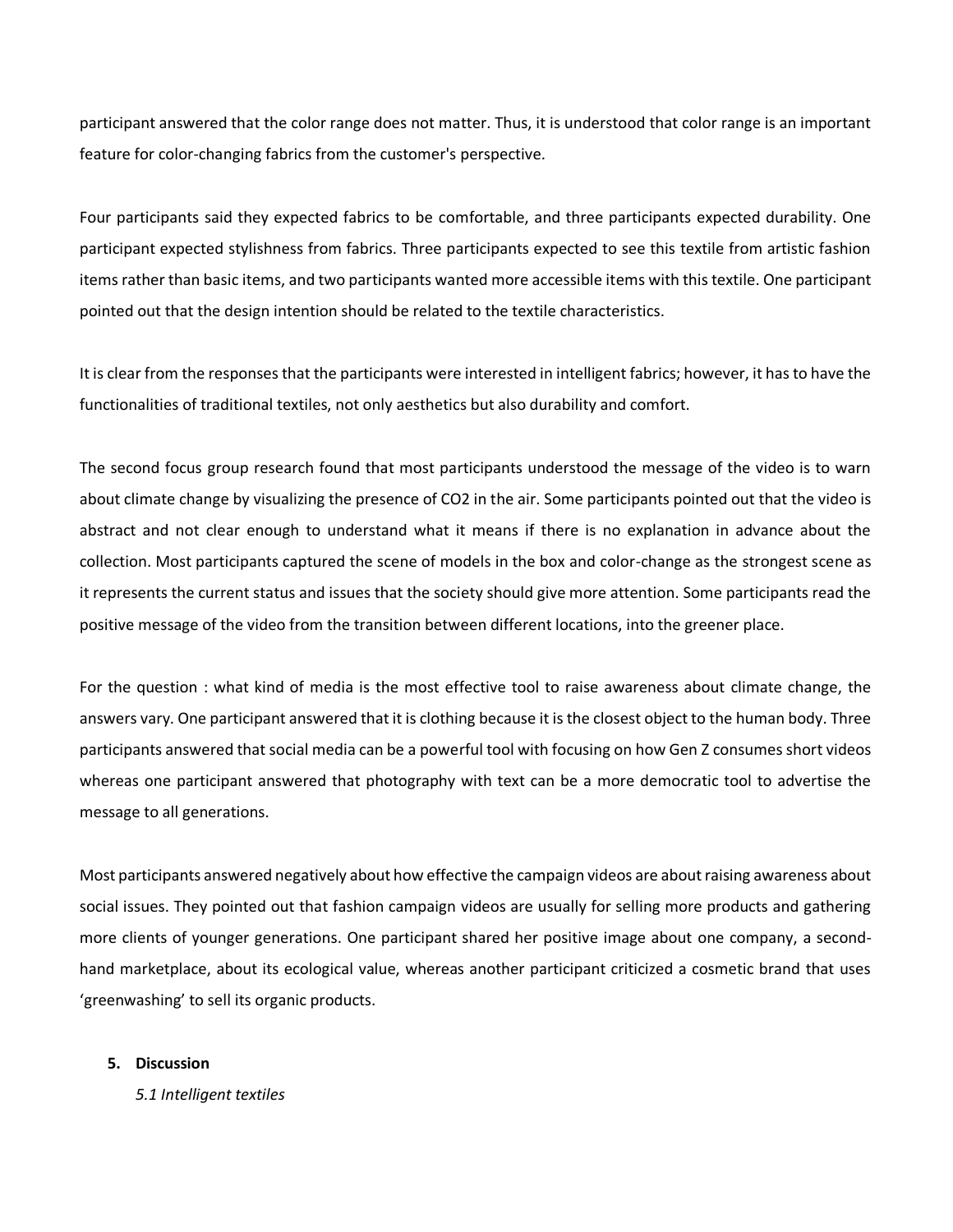The results indicated that this study successfully developed an intelligent textile as design activism to raise awareness about climate change. Until now, previous publications related to technology and sustainability and focused on sustainable practices or materials themselves. Therefore, this study brings activism to raise awareness about climate change with an intelligent textile that can detect high CO2 concentration surrounding the wearer, and this is the first approach as a fashion garment, not a medical device.

Even though consumers are not yet familiar with intelligent fabrics, the purple to yellow color range of the invention of this study is visually appealing. Most first focus group research participants expected to see this type of textile in the original designs of garments. Due to the decorative potential for fashion design, an intelligent textile is expected to bring new aesthetic needs from previous studies

(Syduzzaman et al., 2015; Canavan, 2015). Following this argument, Kim (2020) paid attention to the practicality of the invention, as a dye without computing devices usually applied on intelligent fabric, and as an interesting form of activism. On the other hand, most of the focus group participants mattered all shown colors for chromic materials with a reason for styling. If all the colors of the developed intelligent textile, purple, white, and yellow, are not appealing enough, the effect of this collection in terms of visual communication may vary according to the personal tastes of individuals.

The material-driven design method is well suited for this type of fashion design project that is accompanied by material exploration as the designer can take a key role to design from the beginning to create an innovative form of craft rather than simply select a material to fit the designs (Bak-Andersen, 2018; Oxman, 2010). Fashion designers can create sustainable fashion with a clear understanding of the

sources of materials and how they are processed while focusing on materials from the beginning, and their roles are not limited as product designers but include their potential as activists with consideration of all steps of production, marketing, and transportation before products are delivered to customers (Bruschi, 2020; Scaturro, 2020). In this context, it is understood that a designer's role can

be extended without limitations. For innovative textile development, collaborations between fashion designers and materials scientists/engineers are encouraged (Keane, 2020).

Nevertheless, the researcher faced limitations during chemical experiments due to limited access to professional laboratories. Its functionality should be measured with more advanced instruments. Additionally, the dye was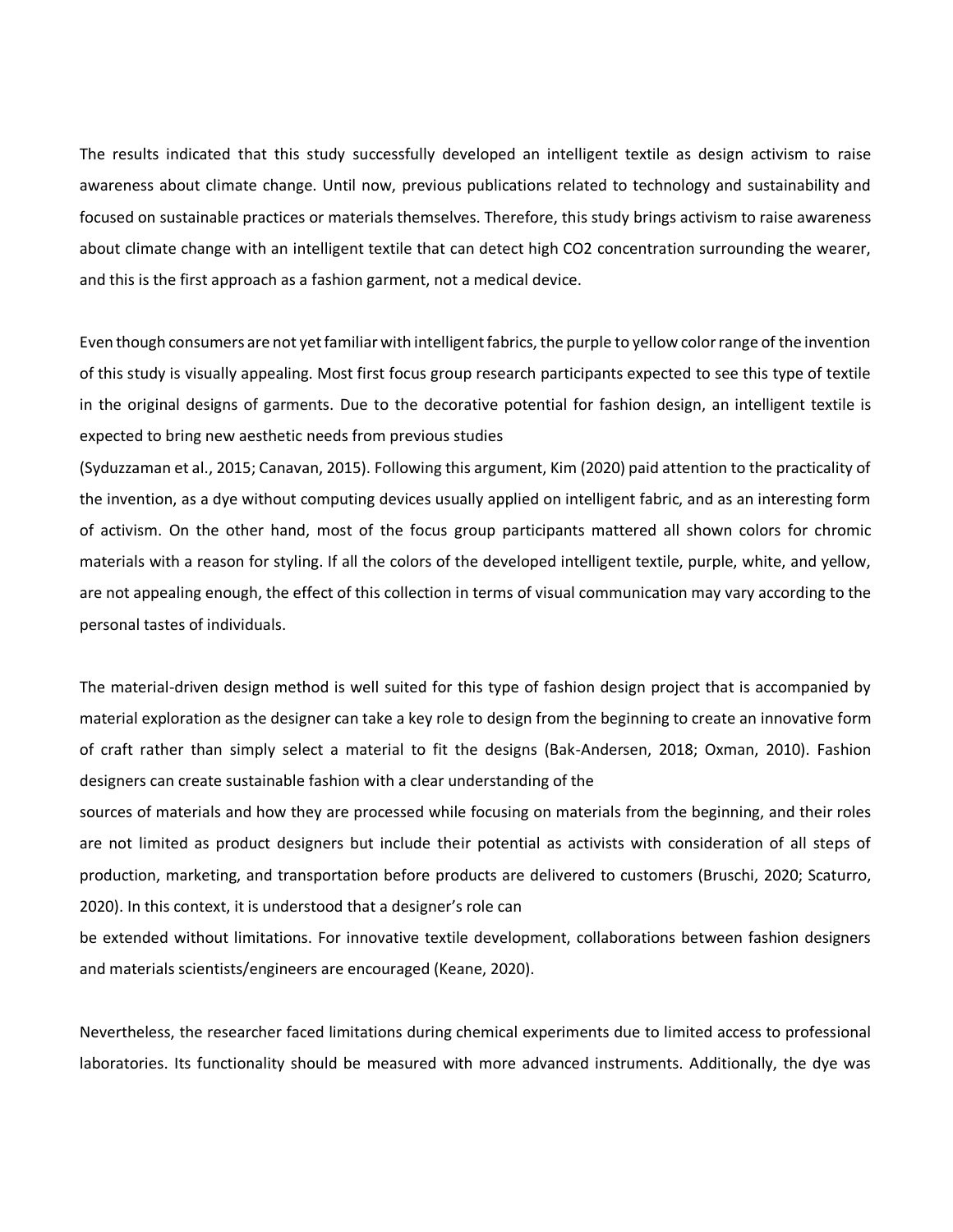washed off after washing this textile a single time. The commercialization can be discussed once this textile is enhanced to endure multiple washes.

The CO2 concentration range that activates color change (>1%) is too deviated from the breathable range (0.04  $\sim$ 1%) and to make it more practical for ready-to-wear, the range has to be controlled.

#### *5.2 Design activism*

The produced collection is a series of artifacts of design activism, and the results demonstrate the correlation between eco-tech fashion and design activism. Through practice-based research, design practices created a counter-narrative to raise awareness about climate change (Fuad-Luke, 2009). The artifacts are meant to support the claim that design activism is an effective communication method (SFMOMA, 2014:Online, Duncombe, and Lambert, 2018:Online). The secondary research from Miles (2016) also highlights the visual impact of artwork to have a noticeable impact on climate change. The focus group confirmed the visual impact of the collection as they found the color-changing material as an attractive form of activism that reacts to atmospheric CO2.

Through practice-based research, a ready-to-wear collection with original designs was created, and Scaturro (2020) found the aesthetics of the developed intelligent textiles as a "couture idea" since the idea is novel. The majority of the focus group expressed the desire to see the developed intelligent textiles from original designs as well.

The second focus group study demonstrated that the produced video gives a metaphorical and intense message about climate change. The short video (<90s) distribution to social media is preferred by generation Z however, most participants found the commercial campaign videos deceptive as the companies usually aim for their commercial success.

The interviewees agreed that the designer could also take on the role of an activist in the phase of sustainable fabric choices because no matter how many eco-friendly materials are developed, if designers do not choose them, there is no way to deliver them to the consumer (Kim, 2020; Scaturro, 2020). The sustainable fabric choice is obvious for young designers like Bruschi (2020). However, Scaturro (2020) and Keane (2020) are concerned about greenwashing issues, and they mentioned more accurate information regarding how the fabrics are processed, should be delivered to consumers. Kim (2020) argued that to create a sustainable, intelligent textile, using sustainable fabrics as its base material can be the easiest way to achieve sustainability. Following these findings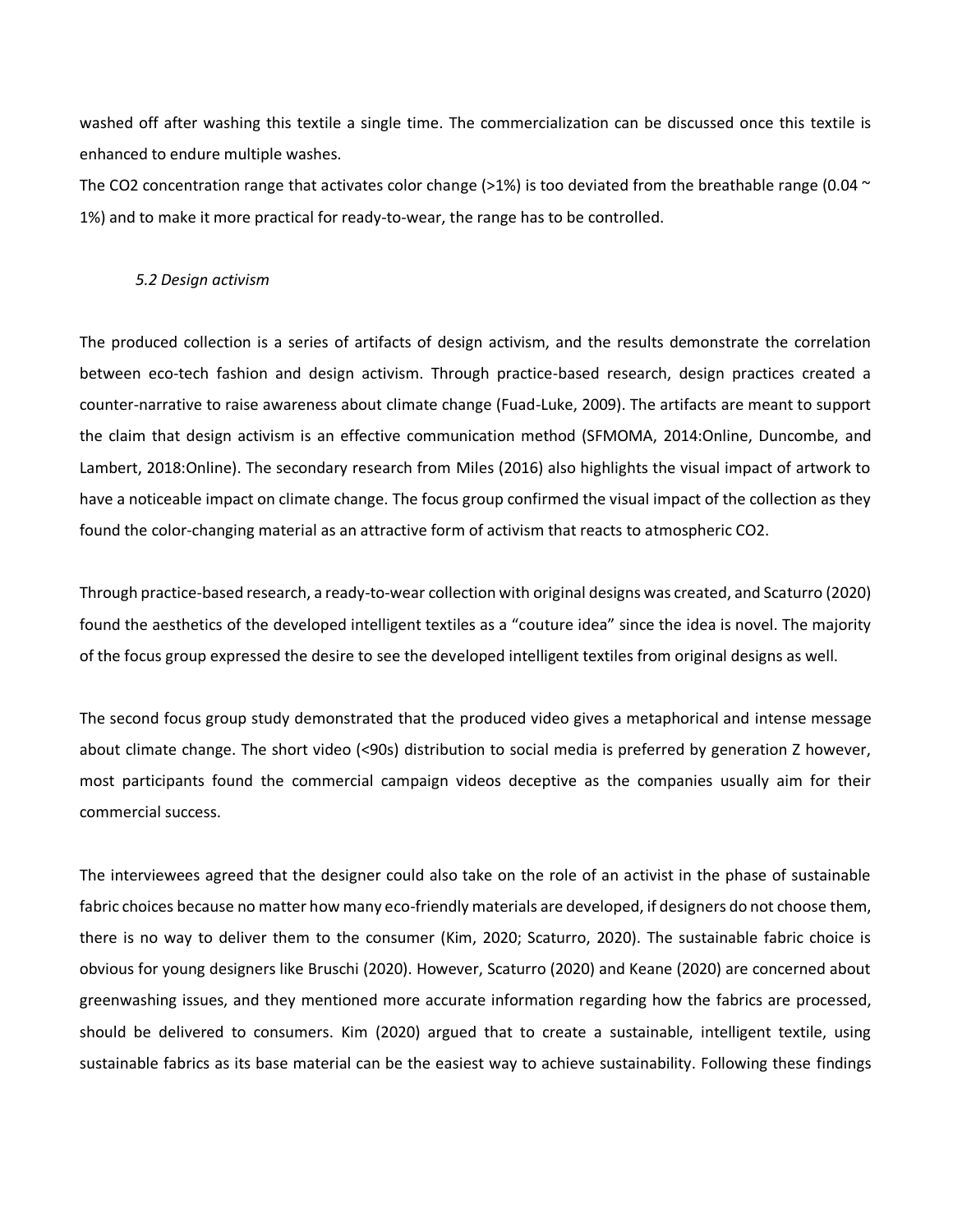from interviews, this study used organic cotton to determine if the formulated dye can be applied to sustainable fabrics to make an intelligent textile.

To speak about climate change through design activism, the message should be accurate for the targeted audience (Keane, 2020). The audience of the collection is mostly people who employ eco-responsible practices in their everyday life. Most of the focus group participants are aware of pollution issues related to the fashion industry, and they are trying to change their habits to be eco-conscious consumers. These findings show that the colorchanging CO2-reactive intelligent textiles can speak to an audience seeking environmentally friendly products and educated about climate change.

#### *5.3 Eco-tech fashion*

The results prove that this dissertation achieved a new form of eco-tech fashion that relates a technology for intelligent textiles and environmental activism for the first time. Previous publications that used the concept of eco-tech fashion focus on the materiality of design practice to bring about sustainability through technology (Scaturro, 2018; Choi, 2019). However, this study brought a design activism concept to evoke conscious environmental crises not limited to sustainable materials. The idea was approved by Scaturro (2020), the author of 'Eco-tech Fashion: Rationalizing Technology in Sustainable Fashion,' who defined the term 'eco-tech fashion' for the first time.

This study was conducted by the sole researcher in every step, including the development of intelligent textile; however, this type of research can be advanced by collaborating with fashion designers and material scientists/engineers (Oxman, 2010; Keane, 2020).

The role of fashion designers is not limited to product design. However, it takes an activist to consider all steps of design, production, and transportation (Scaturro, 2020), and while the designer is building a concrete concept of eco-tech fashion as social activism, collaborations with material scientists and engineers have a greater potential to create the eco-tech fashion than more conventional ways

of collaborations; designers demand the forms of materials they want from textile engineers (Keane, 2020).

#### **6. Conclusion**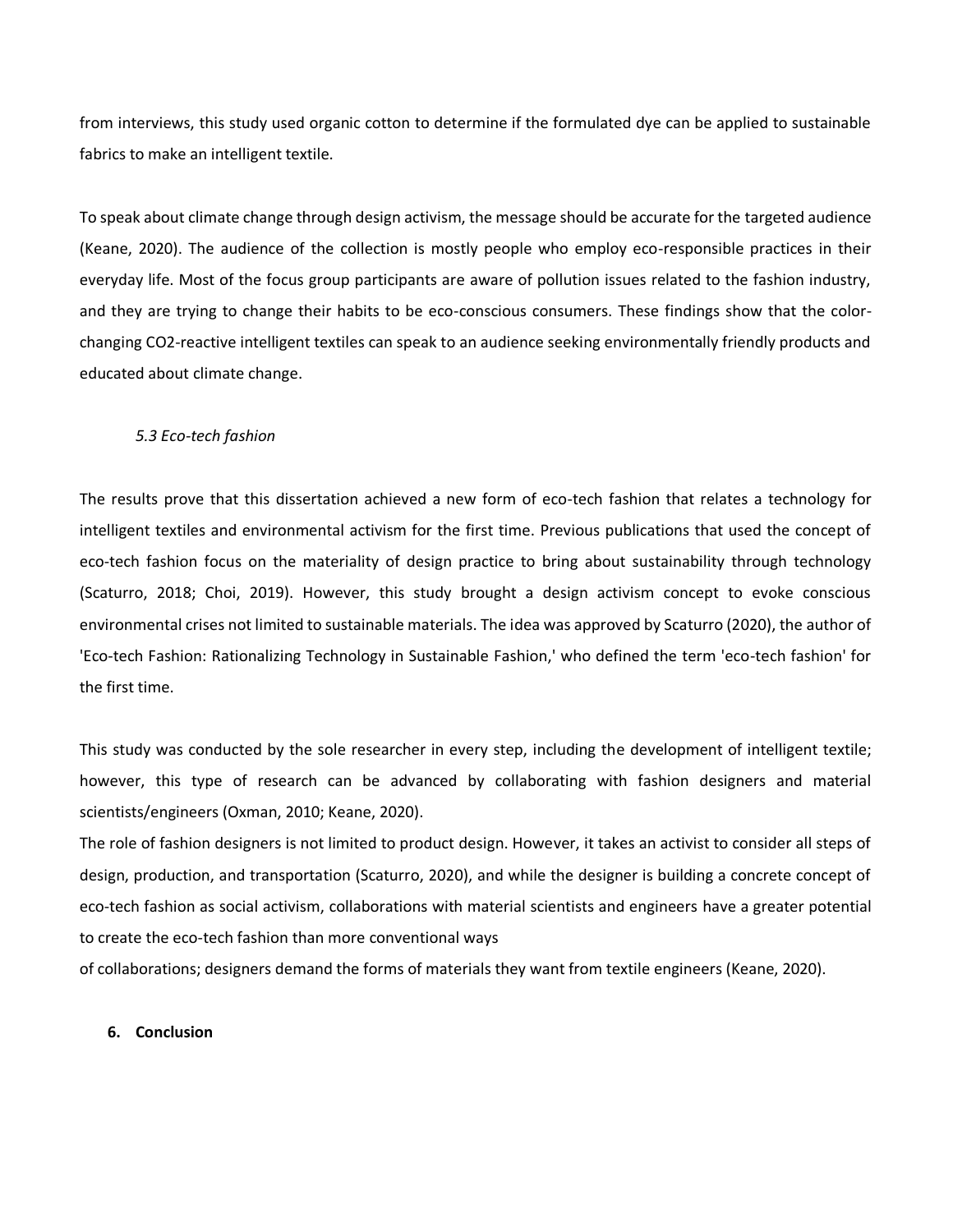Consumers are well aware of the pollution issues of textile products, and they want stylish fashion products that are also ecological and ethical. In this context, the role of fashion designers can be extended to activists with their design practices rather than mere product designers.

This research aimed to raise awareness about climate change through an activist-fashion designer with intelligent textiles through eco-tech fashion. Integrating eco-tech fashion's sensibility can be a novel approach for design activism since previous research focused on the materiality of textiles rather than messages to warn about environmental crises. Consumers are also ready to wear garments with strong messages to evoke social change as well. Despite the ethics and innovative function of the developed intelligent textile, to be chosen by consumers in the fashion industry, original designs should contain innovative textiles. The original silhouettes of the collection were developed through practice-based research. Hence, it indicates how practical the practice-based research is for fashion designers to create original designs.

Interactive textiles have not been commercialized yet since it usually accompanies computing devices and batteries. With no need for batteries or conductors, the practicality of dye was adapted for the developed interactive textile of this study. Especially since it is reactive to atmospheric CO2 colorimetrically, respondents from semi-structured interviews agreed that it could indeed raise awareness about climate change without abandoning practicality. By using organic cotton as a base material, sustainability is also integrated with the textile. However, the focus group demonstrated that since color preferences depend on personal taste, the color range of colorchanging material is the most important feature for intelligent textiles.

The researcher of this study had to develop an intelligent textile solely through chemical experiments. Limited access to professional laboratories was the main difficulty while conducting the study. For fashion design practitioners, collaborations with material scientists/engineers should be encouraged for this type of research, and they will have a greater potential to develop more advanced materials.

The topic requires more in-depth research, and a video survey can be recommended to better understand how consumers perceive the collection of this research and how effective the produced campaign video is as a visual communication tool. More focus groups with different demographic participants can be recommended to generalize the topic from the findings better.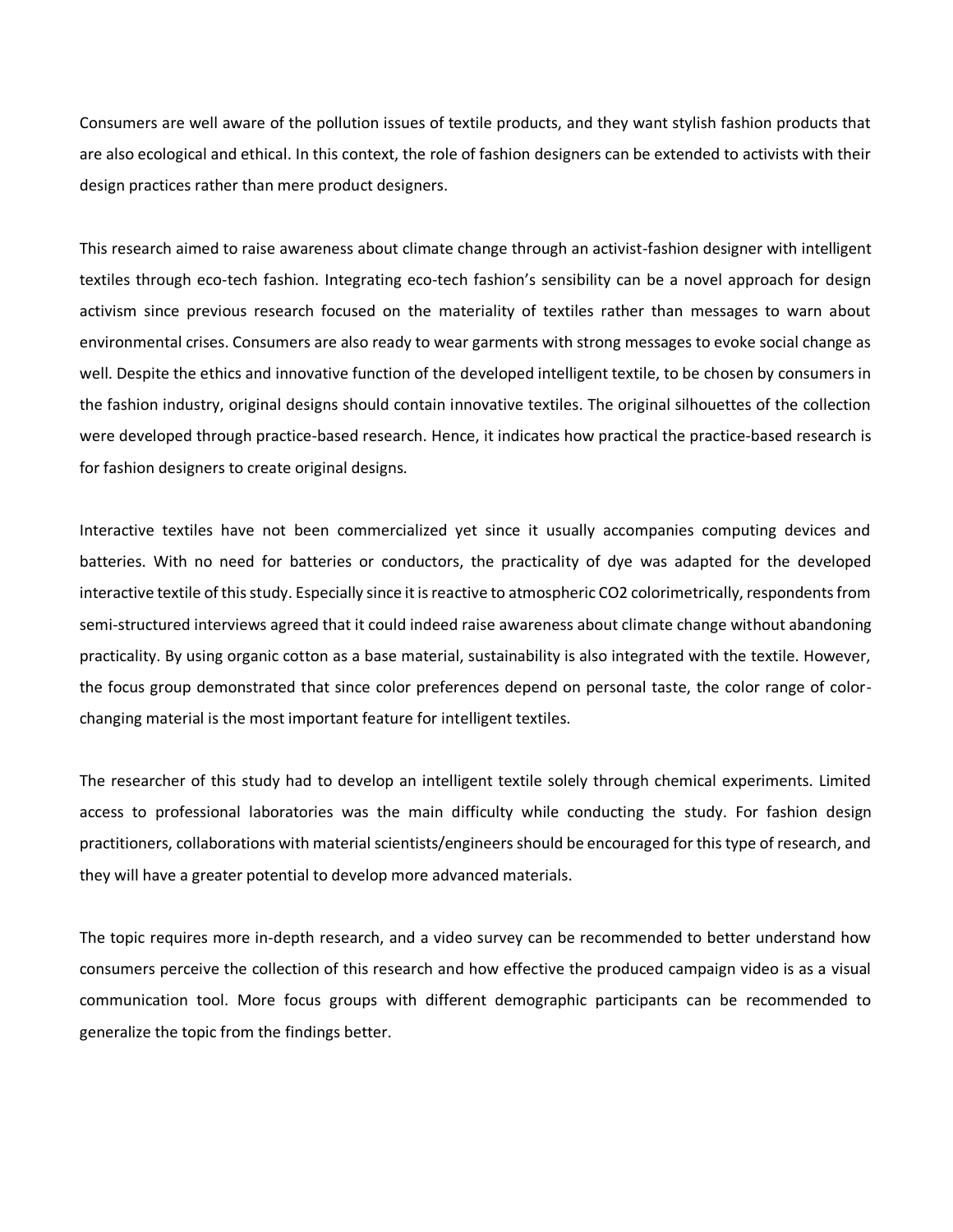Further research should consider the functionality of intelligent textiles more. Moreover, consumers expect comfort and durability from textiles; developing new intelligent textiles with the functions of conventional textiles can be a challenge.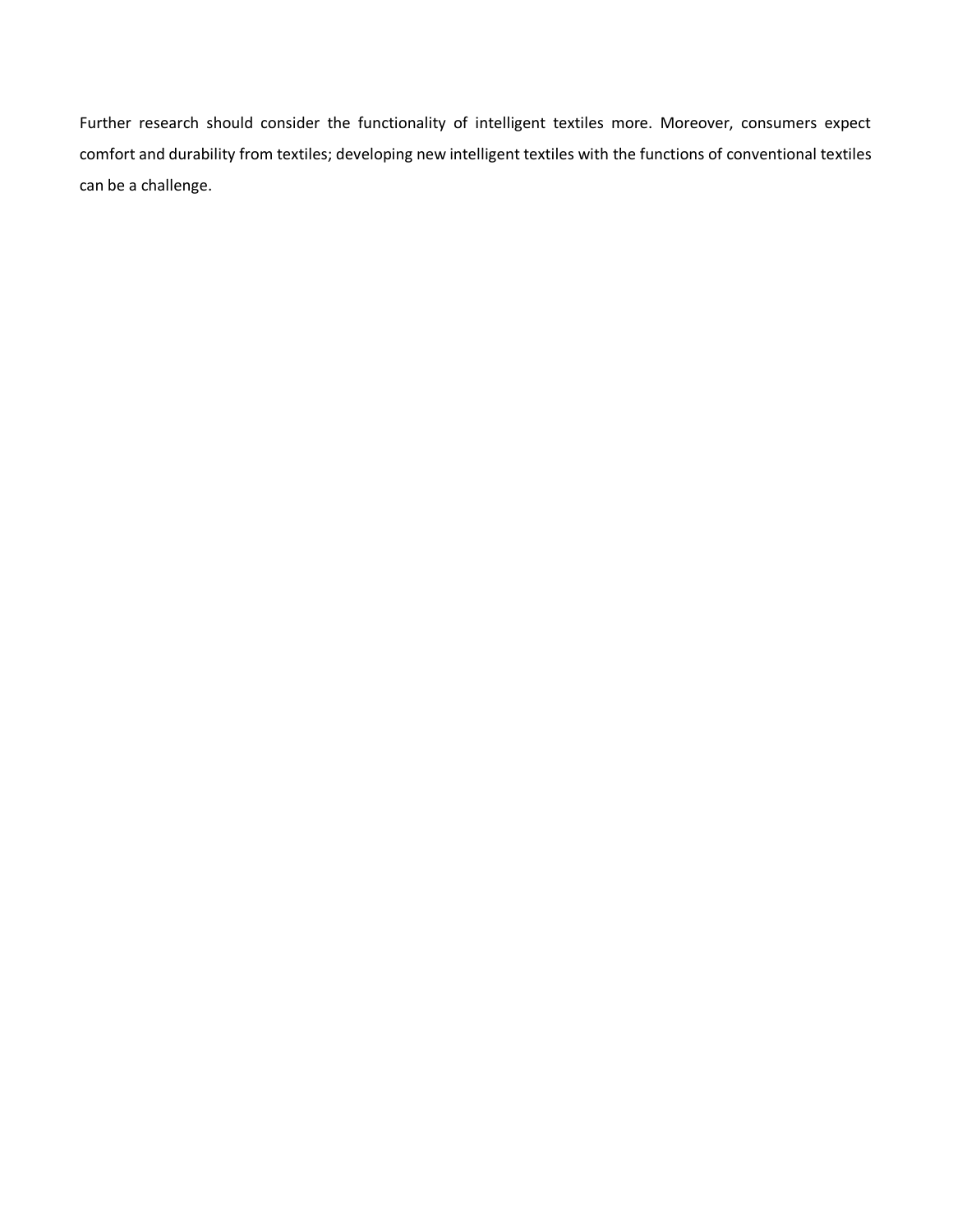#### **7. Reference**

Askanius, T. (2019), "Video activism as technology, text, testimony – or practices?" in Treré, E. (ed.) Citizen Media and Practice: Currents, Connections, Challenges. 1st ed., Routledge, Oxon, pp. 136-151.

Bak-Andersen, M. (2018), "When matter leads to form: Material Driven design for sustainability", Temes de disseny, Vol.34 No.1, pp.12-33.

Balmat, N. (2015), "PFW | TECHING UP THE PLEATS AT ISSEY MIYAKE", Available at: [https://futur404.com/issey](https://futur404.com/issey-miyakess16/)[miyakess16/](https://futur404.com/issey-miyakess16/) (accessed 5 October 2020)

Banerjee, B. (2008), "Designer as Agent of Change: A Vision for Catalyzing Rapid Change", in Changing the Change Conference Proceedings. Politecnico di Torino, Italy. 10-12 July 2008. Cipolla, C., & Peruccio, P. P. (Eds.)

Blair, A.J. (2004), "The Rhetoric of Visual Arguments", in Hill, C.A. and Helmers, M. (ed.) Defining Visual Rhetorics, Routledge, New York, NY, pp. 41-61.

Brownell, B. (2017), Transmaterial Next: A Catalog of Materials that Redefine Our Future, Princeton Architectural Press, New York, NY.

Canavan, K. (2015), "Applications of Textile Products", in Sinclair, R. (ed.) Textiles and Fashion: Materials, Design and Technology, Woodhead Publishing, Cambridge, pp.531–545.

Cardini, T. (2018), "Botter Wins the Festival d'Hyères' Grand Prize" Available at: <https://www.vogue.com/article/festival-hyeresbotter-fashion-prize-2018> (Accessed 7 October 2020)

Chanan, M. (2011), "Video, Activism, and the Art of Small Media", Transnational Cinemas, Vol.2 No.2, pp.217-226. Choi, K. (2019), "Eco-tech fashion project: collaborative design process using problem-based learning", International Journal of Fashion Design, Technology and Education, Vol.12 No.1, pp.105-117.

Christie, R. M. (2013), "Chromic materials for technical textile applications", in Gulrajani, M.L. (ed.) Advances in the Dyeing and Finishing of Technical Textiles, Woodhead Publishing, Sawston, pp. 3-36.

Duncombe, S. and Lambert, S. (2018), "Why artistic activism? The center for artistic activism", available at: <https://c4aa.org/2018/04/why-artistic-activism> (accessed on 29 October 2020)

ELLE. (2020), "How Rosie Assoulin And Five Other Designers Created A Collection Using Upcycled Car Parts", Available at: [https://www.elle.com/fashion/a34349398/how-rosie-assoulin-and-five-other-designers-created-a](https://www.elle.com/fashion/a34349398/how-rosie-assoulin-and-five-other-designers-created-a-collection-using-upcycled-car-parts/)[collection-using-upcycled-car-parts/](https://www.elle.com/fashion/a34349398/how-rosie-assoulin-and-five-other-designers-created-a-collection-using-upcycled-car-parts/) (accessed 16 October 2020)

Fiesner, E. A. and Reed, R. (2014), Color Studies. 3rd ed., Bloomsbury Publishing, New York.

Fletcher, K. and Grose, L. (2012), Fashion & Sustainability: Design for Change, Laurence King Publishing Ltd, London.

Fuad-Luke, A. (2009), Design Activism: Beautiful Strangeness for a Sustainable World, Earthscan, London.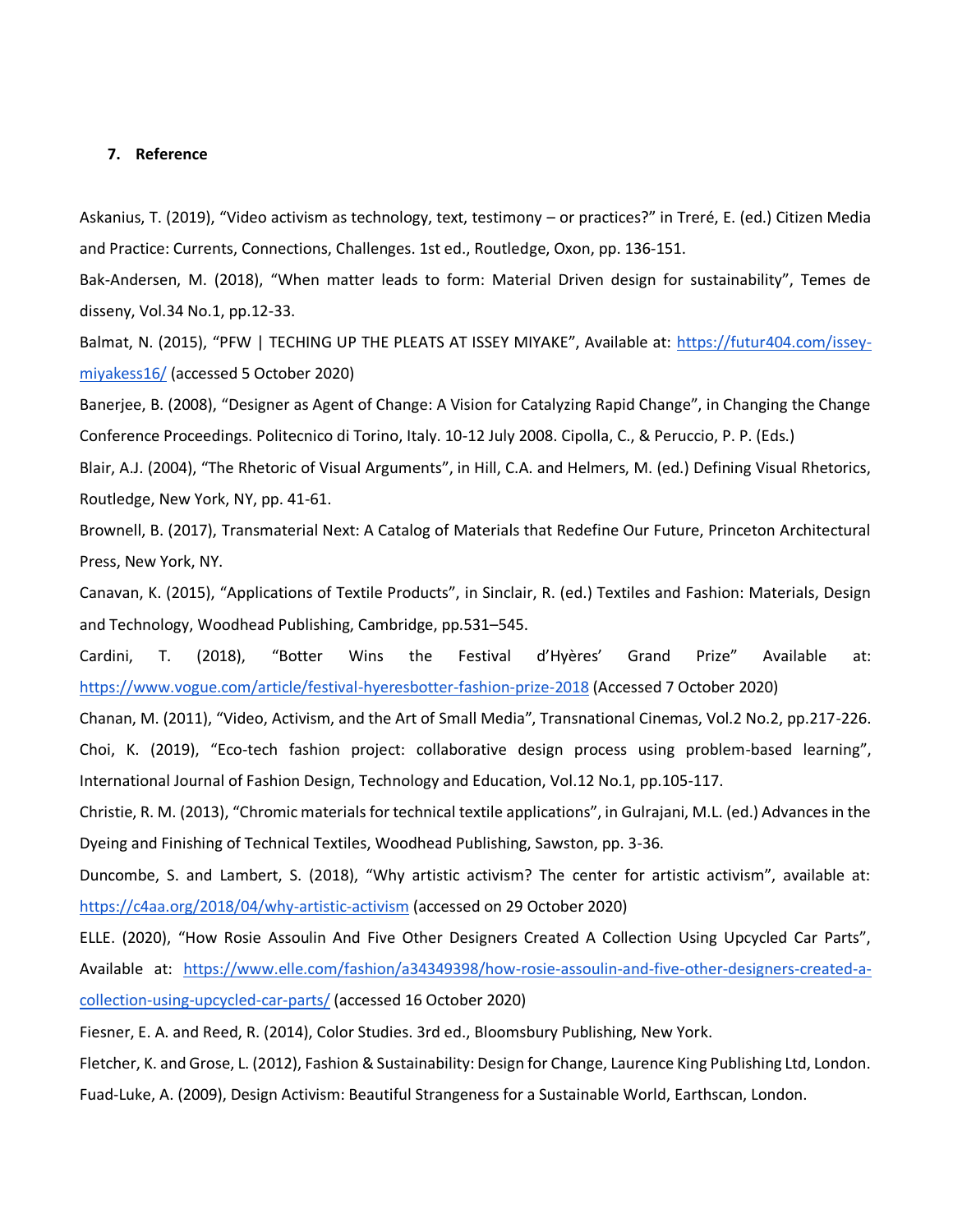Hermida, A. and Hernández-Santaolalla, V. (2018), "Twitter and video activism as tools for counter-surveillance: the case of social protests in Spain, Information", Communication & Society, Vol.21 No.3, pp. 416-433.

Howarth, D. (2014), "Issey Miyake's focus is "being innovative with technology" says head of womenswear",

Available at: [https://www.dezeen.com/2014/11/12/issey-miyake-yoshiyuki-miyamae-interview-3dstretch-seam-](https://www.dezeen.com/2014/11/12/issey-miyake-yoshiyuki-miyamae-interview-3dstretch-seam-fashion-technology/)

[fashion-technology/](https://www.dezeen.com/2014/11/12/issey-miyake-yoshiyuki-miyamae-interview-3dstretch-seam-fashion-technology/) (accessed 5 October 2020)

Jung, Y. (2020) Glass box scene of campaign video #1

Jung, Y. (2020) Lab notebook #1

Jung, Y. (2020) Lab notebook #2

Jung, Y. (2020) Lookbook #1

Jung, Y. (2020) Lookbook #2

Joshi, M. and Adak, B. (2018), "Advances in Nanotechnology Based Functional, Smart and Intelligent Textiles: A Review." Comprehensive Nanoscience and Nanotechnology, Vol.5 No.2, pp. 253-290.

Karana, E., Barati, B., Rognoli, V., and Zeeuw Van Der Laan, A. (2015), "Material Driven Design (MDD): A Method to Design for Material Experiences", International Journal of Design, Vol.9 No.2, pp.35-54

Kent, S. (2019), "Bethany Williams Wins Royal Award for Ethically-Focused Fashion", Available at: [https://www.businessoffashion.com/articles/news-bites/bethany-williams-wins-royal-award-forethically-](https://www.businessoffashion.com/articles/news-bites/bethany-williams-wins-royal-award-forethically-Focused-fashion)

[Focused-fashion](https://www.businessoffashion.com/articles/news-bites/bethany-williams-wins-royal-award-forethically-Focused-fashion) (accessed 26 October 2020)

Krippendorff, K. (2006), The Semantic Turn: A New Foundation for Design, CRC Press, Boca Raton.

Lindsey, R. (2020), "Climate Change: Atmospheric Carbon Dioxide", available at: [https://www.climate.gov/news](https://www.climate.gov/news-features/understanding-climate/climate-change-atmospheric-carbon-dioxide)[features/understanding-climate/climate-change-atmospheric-carbon-dioxide](https://www.climate.gov/news-features/understanding-climate/climate-change-atmospheric-carbon-dioxide) (accessed 11 October 2020)

Markussen, T. (2013), "The Disruptive Aesthetics of Design Activism: Enacting Design Between Art and Politics", Design Issues, Vol.29 No.1, pp. 38-50.

Mazzarella, F., Storey, H., and Williams, D. (2019), "Counter-narratives Towards Sustainability in Fashion. Scoping an Academic Discourse on Fashion Activism through a Case Study on the Centre for Sustainable Fashion", The Design Journal, Vol.22 No.2, pp. 821-833.

Miles, M. (2016), "Eco-aesthetic dimensions: Herbert Marcuse, ecology and art",

Cogent Arts & Humanities. Vol.3 No.2. DOI:10.1080/23311983.2016.1160640

Moss, J. (2019), "Botter: The Climate-Conscious Duo Taking Over Paris Fashion", Available at: [https://www.anothermag.com/fashion-beauty/11680/botter-climate-conscious-duo-taking-over-paris-fashion](https://www.anothermag.com/fashion-beauty/11680/botter-climate-conscious-duo-taking-over-paris-fashion-hyeres-2018-2019)[hyeres-2018-2019](https://www.anothermag.com/fashion-beauty/11680/botter-climate-conscious-duo-taking-over-paris-fashion-hyeres-2018-2019) (accessed 26 October 2020)

Nellcor Puritan Bennett Llc. (1987), Carbon Dioxide Detector. Invented by R.Tudor Williams. United States Patent 4,691,701 A.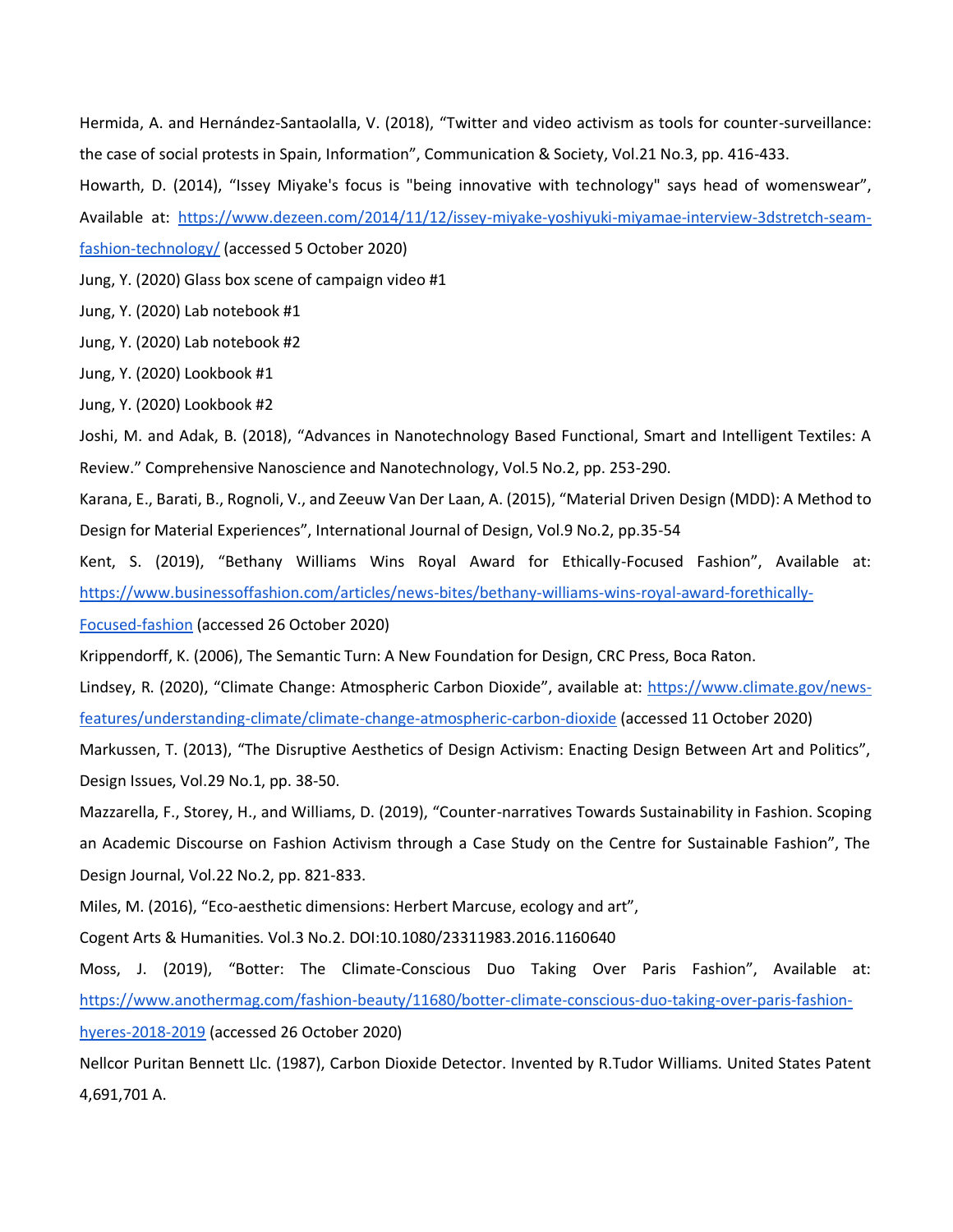Oxman, N. (2010), "Material-Based Design Computation", Ph.D. Massachusetts Institute of Technology.

Scaturro, S (2008), "Eco-tech Fashion: Rationalizing Technology in Sustainable Fashion", Fashion Theory, Vol.12 No.4, pp. 469-488.

SFMOMA. (2014), "Visual activism" available at: [https://www.sfmoma.org/watch/visualactivism/#:~:text=Back%20to%20top-](https://www.sfmoma.org/watch/visualactivism/#:~:text=Back%20to%20top-,Overview,14%2D15%2C%202014.%20) [,Overview,14%2D15%2C%202014.%20](https://www.sfmoma.org/watch/visualactivism/#:~:text=Back%20to%20top-,Overview,14%2D15%2C%202014.%20) (accessed on 16 November 2020) Singer, O. (2019), "Bethany Williams Autumn/Winter 2019 Ready-To-Wear Collection", Available at: <https://www.vogue.co.uk/shows/autumn-winter-2019-ready-to-wear/bethany-williams/collection> (Accessed 7 October 2020) Slessor, C. (2001), Eco-tech: Sustainable Architecture and High Technology, Thames & Hudson, London. Syduzzaman, M., Patwary, S., Farhana, K., and Ahmed, S. (2015), "Smart Textiles and Nano-Technology: A General Overview", Journal of Textile Science & Engineering, Vol. 5 No.1, DOI:10.4172/2165-8064.1000181 Temple, B. and Young, A. (2004), "Qualitative Research and Translation Dilemmas", Qualitative Research, Vol.4 No.2, pp.161-178.

The World Bank. (2019), "How Much Do Our Wardrobes Cost to the Environment?", available at: [https://www.worldbank.org/en/news/feature/2019/09/23/costo-moda-medio-](https://www.worldbank.org/en/news/feature/2019/09/23/costo-moda-medio-ambiente#:~:text=The%20fashion%20industry%20is%20responsible,more%20than%2050%20%25%20by%202030)

[ambiente#:~:text=The%20fashion%20industry%20is%20responsible,more%20than%2050%20%25%20by%202030](https://www.worldbank.org/en/news/feature/2019/09/23/costo-moda-medio-ambiente#:~:text=The%20fashion%20industry%20is%20responsible,more%20than%2050%20%25%20by%202030) (accessed 11 October 2020)

Thorpe, A. (2011), "Defining Design as Activism", Submission to the Journal of Architectural Education

Thorpe, A. (2014), "Design as Activism: to resist or to generate?", available at: [https://current.ecuad.ca/design-as](https://current.ecuad.ca/design-as-activism-toresist-or-to-generate#:~:text=Instead%2C%20design%20activists%20practice%20a,%E2%80%9Cgenerative%E2%80%9D%20%5B7%5D)[activism-toresist-or-to-](https://current.ecuad.ca/design-as-activism-toresist-or-to-generate#:~:text=Instead%2C%20design%20activists%20practice%20a,%E2%80%9Cgenerative%E2%80%9D%20%5B7%5D)

[generate#:~:text=Instead%2C%20design%20activists%20practice%20a,%E2%80%9Cgenerative%E2%80%9D%20%](https://current.ecuad.ca/design-as-activism-toresist-or-to-generate#:~:text=Instead%2C%20design%20activists%20practice%20a,%E2%80%9Cgenerative%E2%80%9D%20%5B7%5D) [5B7%5D](https://current.ecuad.ca/design-as-activism-toresist-or-to-generate#:~:text=Instead%2C%20design%20activists%20practice%20a,%E2%80%9Cgenerative%E2%80%9D%20%5B7%5D) (accessed on 26 July 2020)

Timmins, M. W., & McCann, J. (2015), "Overview of the design requirements of the active ageing", in. McCann, J and Bryson, D. (ed.) Textile-Led Design for the Active Ageing Population, Woodhead Publishing, London, pp.185– 214.

Titton, M. (2019), "Afterthought: Fashion, Feminism and Radical Protest" Fashion Theory, Vol.23 No.6, pp. 747- 756.

Tran, J. (2016), "Horsehair jacket and shirt, Issey Miyake AW 1990", Available at: [https://ds](https://ds-omeka.haverford.edu/japanesemodernism/items/show/558)[omeka.haverford.edu/japanesemodernism/items/show/558](https://ds-omeka.haverford.edu/japanesemodernism/items/show/558) (accessed 7 October 2020)

Viirj, K., Vargo, E., Machover, N., Ishii, H., & Pan, S., Chen, W. and Kakehi, Y. (2016), "Organic Primitives: Synthesis and Design of pH-Reactive Materials using Molecular I/O for Sensing, Actuation, and Interaction", in Association